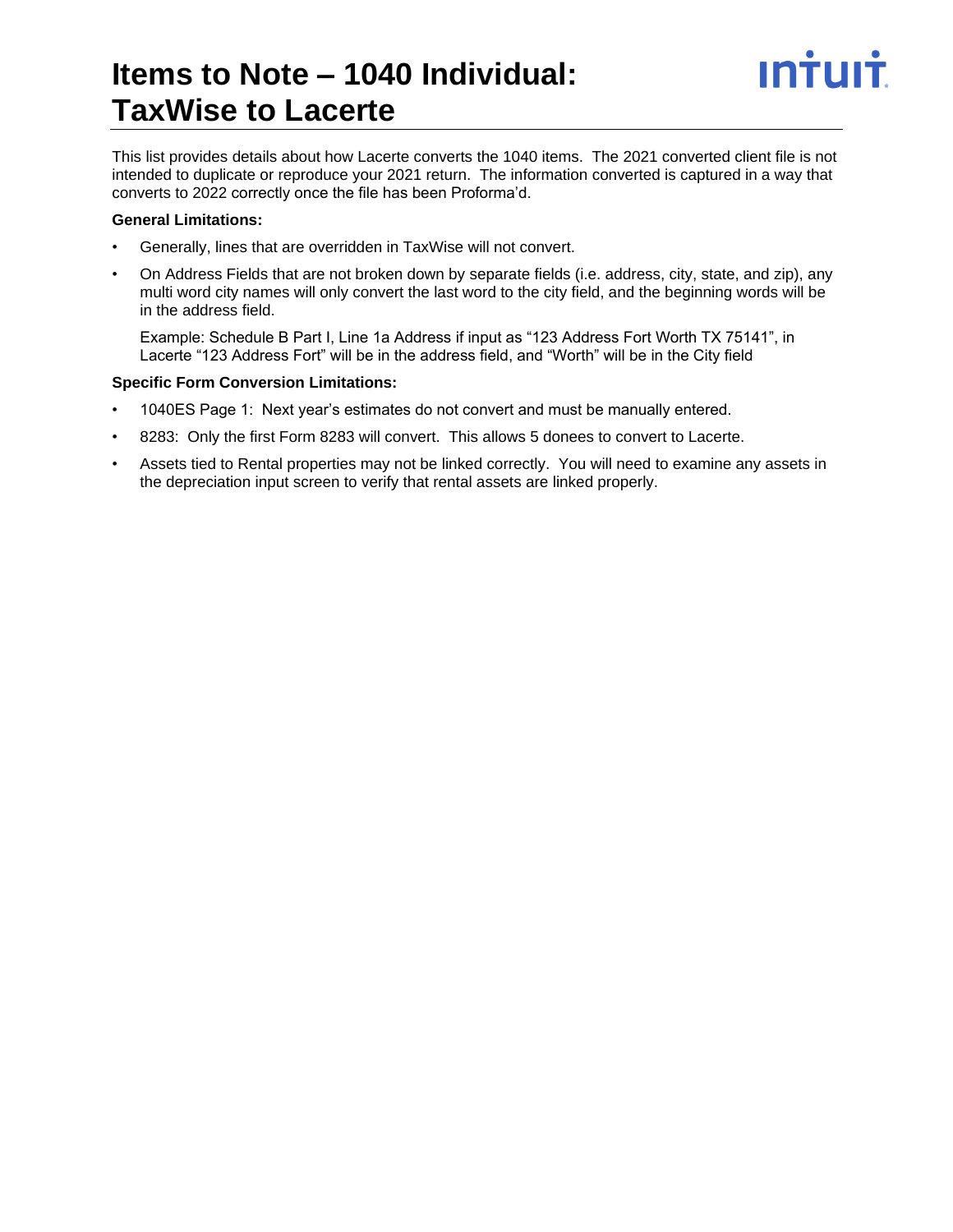# <u>ıntuıt</u>

## **Client Information**

Filing Status Year Spouse Died, if Qualifying Widow(er) Live with Spouse Taxpayer/Spouse Information Address Taxpayer/Spouse Contact Information Taxpayer/Spouse Authentication Information (driver's license or state ID)

# **Dependent Information**

First/Last Name Date of Birth Social Security Number Relationship Months Lived at Home Type of Dependent Earned Income Credit

## **Miscellaneous Information**

Presidential Campaign: Self, Spouse, Both, Neither Allow Preparer / IRS Discussion Designee's Name/Phone Number/PIN Direct Deposit of Federal Refund Electronic Payment of Balance Due/Estimated Tax Depositor Type/Account/Routing Transit Number

#### **Current Year Estimated Tax Payments**

Overpayment Applied From Prior Year

# **Next Year Estimates (1040 ES)**

Apply Overpayment to Next Year

#### **Penalties & Interest**

Prior Year Adjusted Gross Income Prior Year Tax Liability Form 2210F

## **Wages, Salaries, Tips**

Identification Number Name/Address Spouse W-2 Check Box Wages, Tips, Other Compensation Federal Income Tax Withheld Social Security Wages Social Security, Medicare Tax Withheld Medicare Wages and Tips Social Security Tips Allocated Tips Dependent Care Benefits Nonqualified Plans Box 12 Code and Amount Statutory Employee Schedule C Name or Number, if Statutory Employee Retirement Plan RRTA Tier I/RRTA Tier II Withholding/RRTA Medicare Tax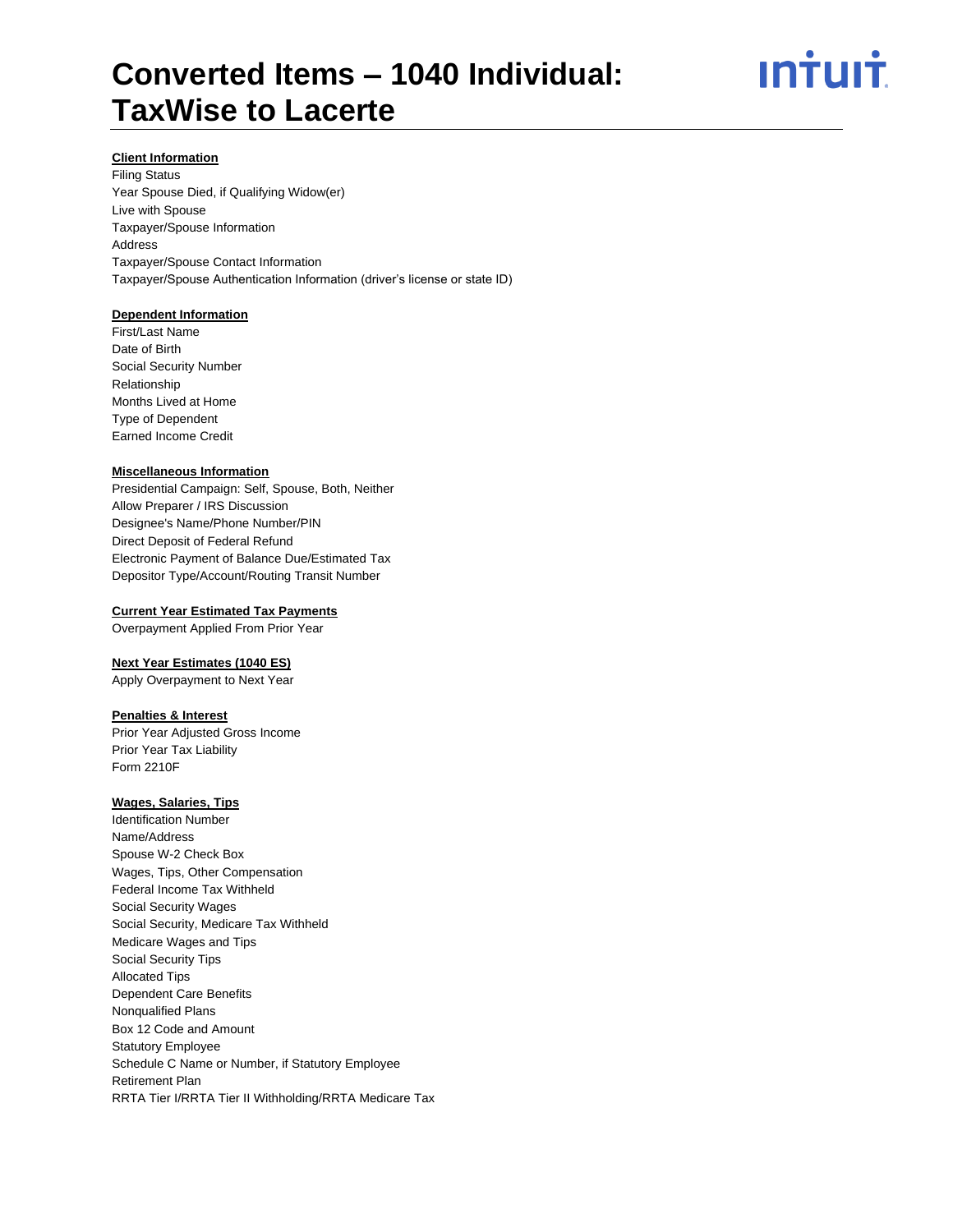ın†uı†

# **Wages, Salaries, Tips (continued)**

Box 14: Other State Income Tax Withheld Local Income Tax Withheld Ministers Wages Subject to SE Tax Name of in care of addressee Control Number, if any Street Address, City, State, Zip if different (15) Employer's State ID Number (16) State Wages, Tips, Etc. (17) State Income Tax. (18) Local Wages, Tips, Etc. (19) Local Income Tax (20) Locality Name

#### **Interest Income**

Additional Payer Information Social Security Number Address Taxpayer, Spouse Banks, Savings & Loans, Credit Unions, Etc Seller-Financed Mortgage U.S. Bonds, T-Bills, Etc Total Municipal Bonds Nominee Interest Accrued Interest Original Issue Discount (OID) Amortizable Bond Premium Federal Income Tax Withheld Early Withdrawal Penalty

# **Dividend Income**

Name of Payer Taxpayer/Spouse Total Ordinary and Qualified Dividends Total Capital Gain Distributions Unrecaptured Section 1250 Gain Collectibles (28%) rate gain U.S. Bonds Total Municipal Bonds

## **Pensions, IRA Distributions**

Taxpayer, Spouse Gross Distribution Taxable Amount Capital Gain Included in Taxable Amount Federal Income Tax Withheld Employee Contributions/Designated Roth contributions or insurance premiums IRA/SEP/SIMPLE State Name, ID Number, Locality Railroad retirement benefits Exclusion Amount Cost in Plan at Annuity Starting Date Annuity Starting Date Age at Annuity Starting Date Combined Ages at Annuity Starting Date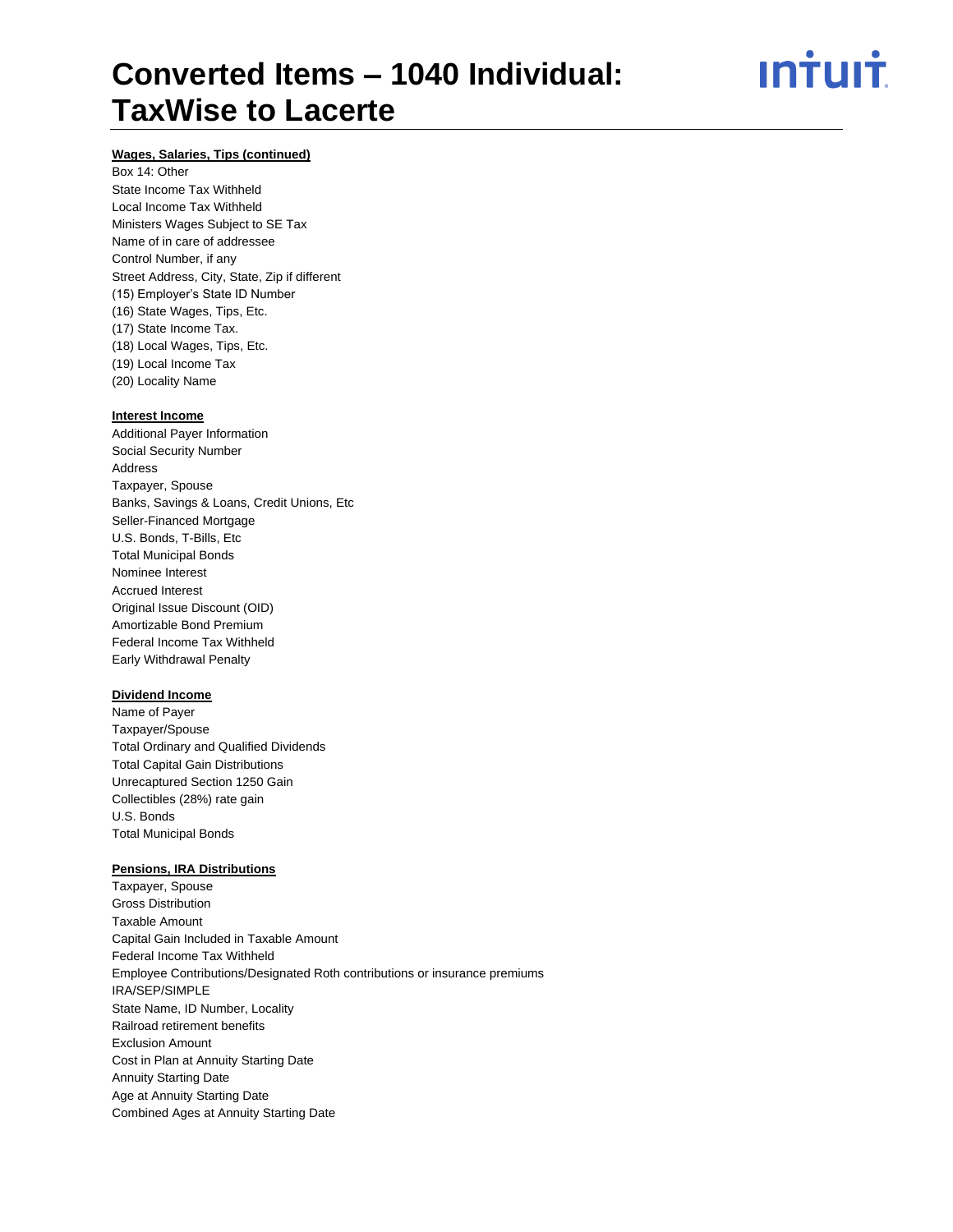<u>ıntuıt</u>

# **Pensions, IRA Distributions (continued)**

Amount Recovered Tax Free After 1986 Name in Care of Addressee Recipient Street Address, City, State, Zip Code Account Number

# **Gambling Winnings and Losses**

Name, Street, City, State, Zip Code of Payer Federal Identification Number Telephone Number Taxpayer, Spouse Gross Winnings Federal and State Income Tax Withheld Payer's State Name and Identification Number Street Address City / State / Zip Code

## **SS Benefits, Alimony, Miscellaneous Inc.**

Social Security Benefits (SSA-1099, box 5) Medicare Premiums Paid (SSA-1099) Tier 1 Railroad Retirement Benefits (RRB-1099, Box 5) Alimony Received Taxable Scholarships and Fellowships Household Employee Income not on W-2 Other Income (Amount & Description) Federal Income Tax Withheld

## **State Tax Refunds / Unemployment Compensation (1099-G)**

Adjusted Gross Income Allowed or Allowable General Sales Tax Deduction Payer's Name and Identification Number Taxpayer, Spouse Federal Unemployment Compensation Received Overpayment Repaid Federal/State Income Tax Withheld

#### **Business Income (Schedule C)**

Principal Business or Profession Business Name, Address, City, State, Zip Employer ID Number Inventory Method: Cost, Lower C/M, Other Spouse/Joint Did/Did Not "Materially Participate" Gross Receipts or Sales W-2 Earnings as Statutory Employee Returns and Allowances Other Income Purchases Cost of Labor Materials and Supplies Other Costs Inventory at End of Year Advertising Commissions Contract Labor Employee Benefit Programs Insurance (Other Than Health)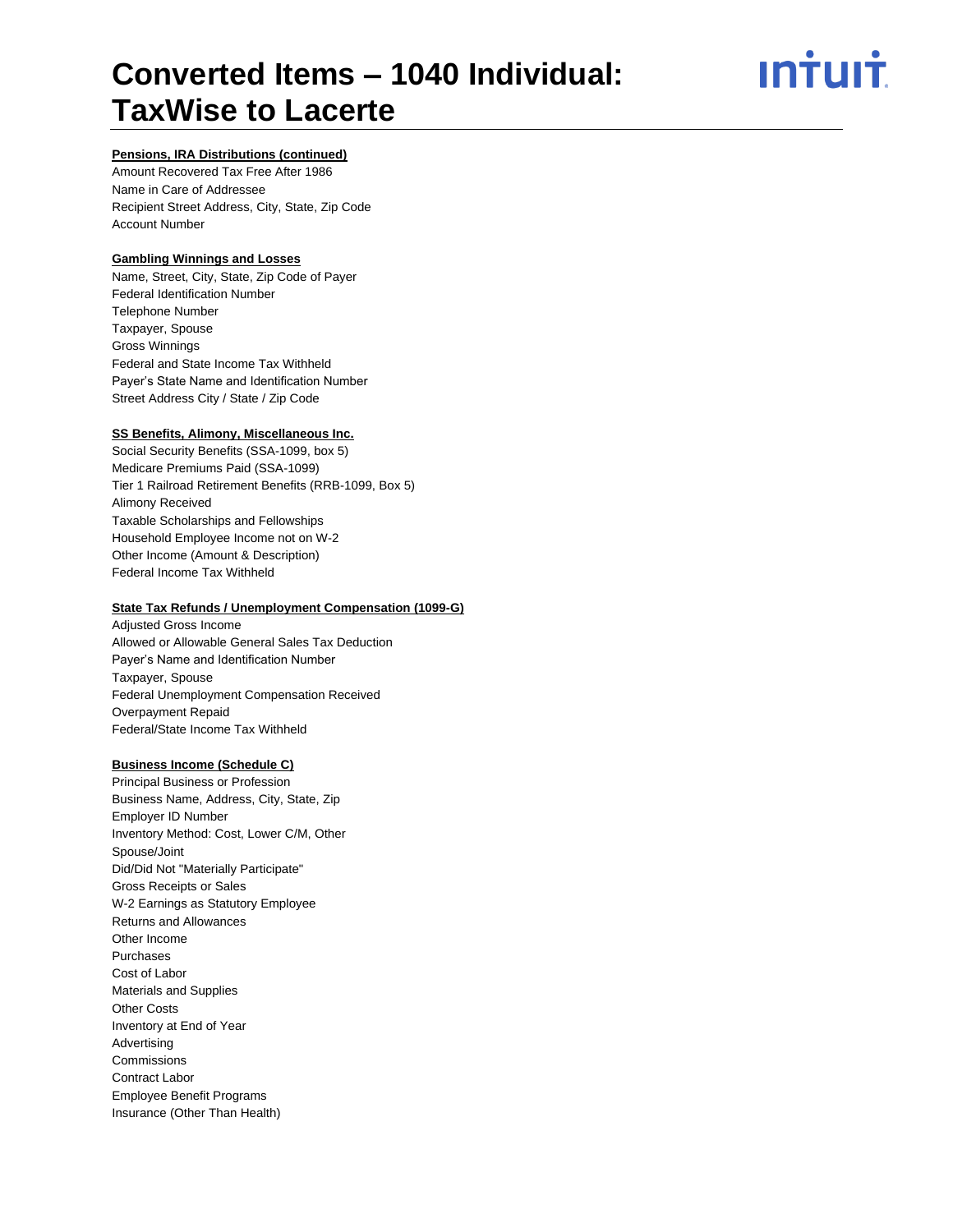# ın<del>i</del>uı<del>i</del>

# **Business Income (Schedule C) (continued)**

Interest: Mortgage Interest: Other Legal and Professional Office Expense Pension and Profit Sharing Plans: Contributions Rent or Lease: Vehicles, Machinery, Equipment Rent or Lease: Other Repairs Supplies **Travel** Meals and Entertainment in Full (50%) DOT Meals in Full (80%) **Utilities** Total Wages Other Expenses Prior Year Unallowed Passive Losses-Operating (Regular and AMT)

## **Dispositions (Schedule D, 4797, etc.)**

Description of Property Date Acquired/ Date Sold Taxpayer/Spouse/Joint Prior Year Installment Sale (6252) Gross Profit Ratio Prior years' payments Ordinary Income Related Party Information (6252 and 8824 Only) Name, Address, City, State, Zip Code of Related Party

#### **Dispositions (Miscellaneous)**

Capital Loss Carryover: Regular, Short Term and Long Term

# **Rental & Royalty Income (Schedule E)**

Description and Type of Property Address, City, State, Zip Code Taxpayer/Spouse/Joint Qualified Joint Venture Required to File Form(s) 1099 Did/Did not actively participate Real Estate Professional Rents or Royalties Received Advertising Auto and Travel Cleaning and Maintenance **Commissions** Insurance (Except PMI) Legal and Professional Fees Management Fees Interest – Mortgage Interest – Other Repairs Supplies Taxes – Other **Utilities** Other Expenses Operating (Regular Tax and AMT)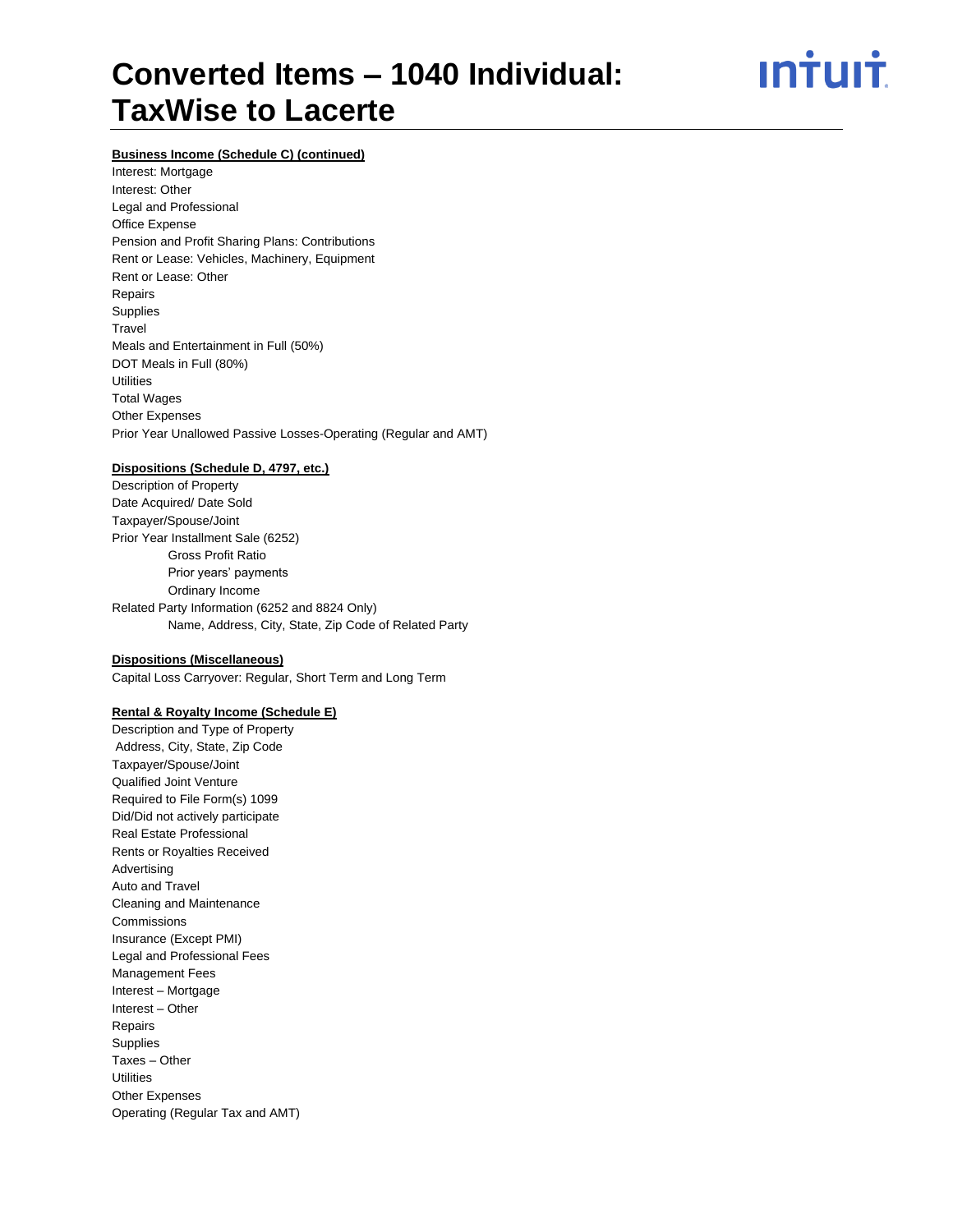# ın†uı†

**Farm Income (Schedule F/Form 4835)**

Principal Product Employer ID Number Agricultural Activity Code Accounting Method: Cash, Accrual Taxpayer/Spouse/Joint Farm Rental (Form 4835) Required to File Form(s) 1099 Did/Did Not Materially Participate (Sch. F only) Did/Did Not Actively Participate (4835 Only) Real Estate Professional (4835 Only) Sales of livestock and other resale items Cost or Basis of Above Items Sales of products raised Sales of Livestock, Produce, etc Beginning Inventory of Livestock, etc Cost of Livestock, etc purchased Ending Inventory of Livestock, etc Total, and Taxable Cooperative Distributions Total, and Taxable Agricultural Program Payments Commodity Credit Loans Reported Under Election Total, and Taxable Commodity Credit Loans Forfeited or Repaid Total, and Taxable Crop Insurance Proceeds Received in Current Year Taxable Crop insurance Proceeds Deferred Custom Hire (Machine Work) Car and Truck Expenses Chemicals Conservation Expenses: Current Year Custom Hire (Machine Work) Employee Benefit Programs Feed Purchased Fertilizers and Lime Freight and Trucking Gasoline, Fuel, Oil Insurance (Other Than Health) Interest: Mortgage Interest: Other Labor Hired Pension and Profit Sharing Plans: Contributions Rent or Lease: Vehicles, Machinery, Equipment, Other Repairs and Maintenance Seeds and Plants Purchased Storage and Warehousing Supplies Purchased Taxes Utilities Veterinary, Breeding, and Medicine Other Expenses Regular and AMT– Operating

### **Partnership/S Corporation Information**

Name of Partnership/Name of S Corporation Employer ID Number Tax Shelter Registration Number Taxpayer/Spouse/Joint Publicly Traded Partnership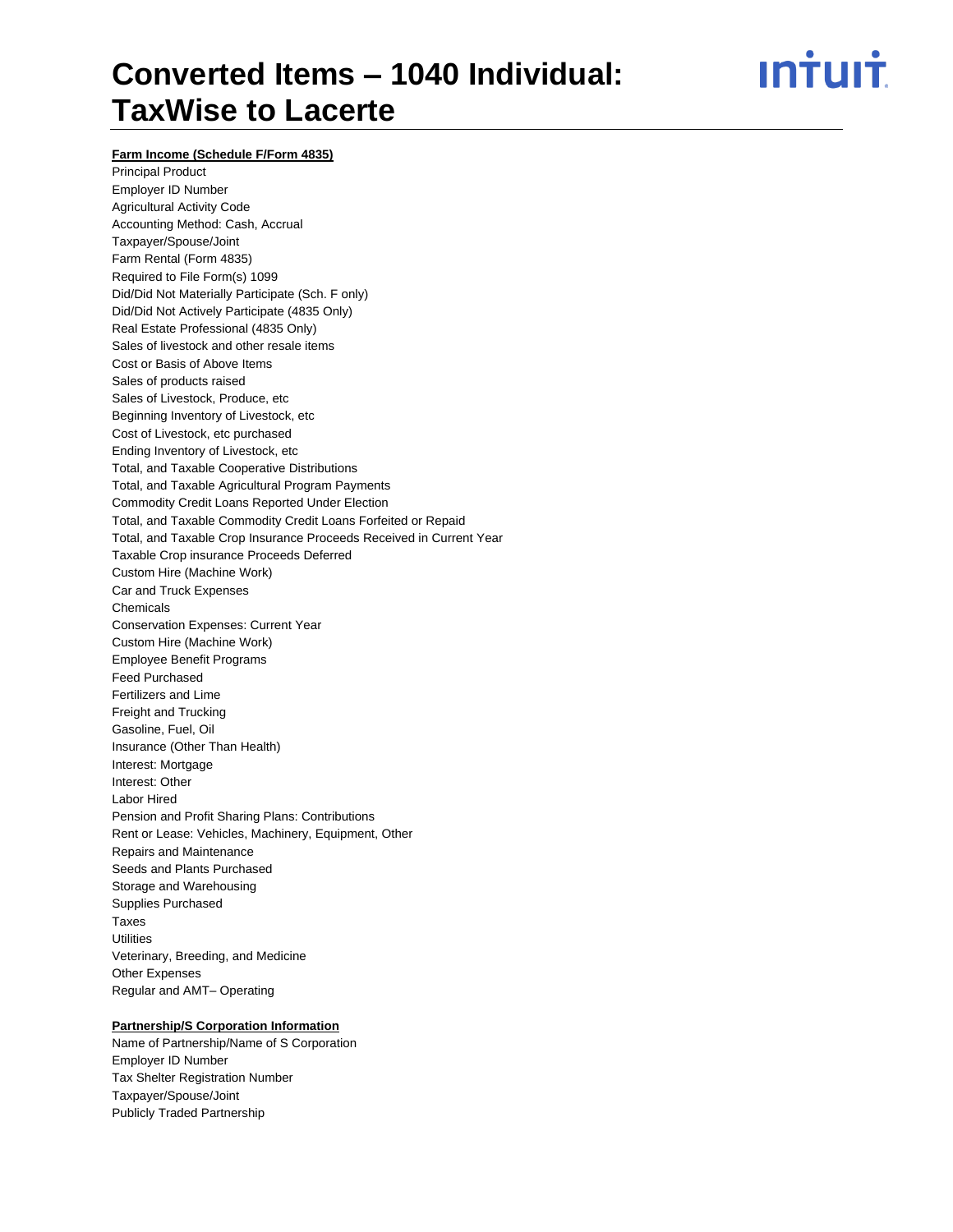<u>ıntuıt</u>

# **Partnership/S Corporation Information (continued)**

Foreign Partnership Non Passive/ Passive Activity Actively Participated in Real Estate Real Estate Professional Prior Year Unallowed Passive and AMT Passive Loss

# **Estate and Trust Information**

Name of Estate or Trust Employer Identification Number Taxpayer, Spouse, Joint Actively Participated in Real Estate Real Estate Professional Prior Year Unallowed Passive and AMT Passive Loss

# **REMIC Information**

Name of REMIC Employer Identification Number Taxpayer/Spouse/Joint

#### **Depreciation (4562)**

Description of Property Activity name or number **Category** Self, Spouse, Joint Date Placed in Service Cost or Basis Current Section 179 Expense Method Life or Class Life (Recovery Period Automatic) Half-Year, Mid-Quarter (1st Year Automatic) Amortization Code Section Current/ Prior Special Depreciation Allowance Current/ Prior Depreciation Prior Section 179 Expense Salvage Value AMT Depreciation: Class Life (post-1986) AMT Depreciation: Real Property, Leased Personal Property (pre-1987) AMT Depreciation: Current Depreciation AMT Depreciation: Prior Depreciation (MACRS only) Alternative Depreciation System (ADS) 150% DB, 200% DB (% MACRS) Automobiles and Other Listed Property Evidence to Support Business Use Claimed Sport Utility Vehicle over 6,000 pounds Use of Vehicles Employers Providing Vehicles Total and Commuting Mileage

#### **Adjustments to Income**

IRA Contributions Form 8606 IRA Basis for Prior Year and Earlier Years Roth IRA Contributions Total Qualified Student Loan Interest Paid Educator Expenses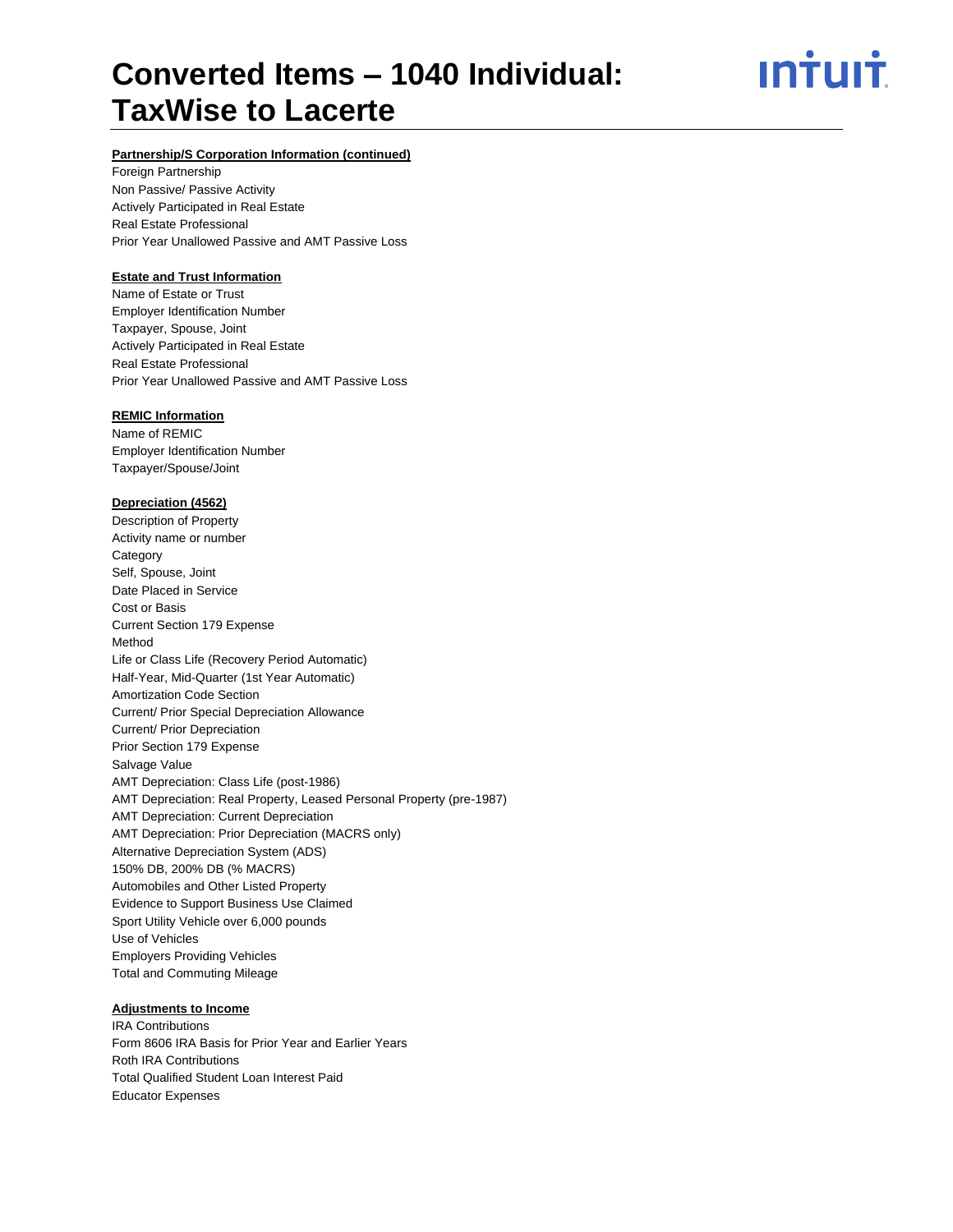# <u>ıntuıt</u>

# **Itemized Deductions**

Prescription Medicines and Drugs Insurance Premiums not entered elsewhere Long-Term Care Premiums Lodging and Transportation: Number of Medical Miles Other Medical Actual Taxes Paid: State and Local Sales Taxes Sales Tax on Boats, Aircrafts and other Special Items Principal Residence Property Held for Investment Other Taxes Home Mortgage Interest and Points on Form 1098 Home Mortgage Interest and Points Not on Form 1098 Qualified Mortgage Insurance Premiums Paid on Post 12/31/06 Contracts Investment Interest Investment Interest Carryover: Regular Tax Cash Contributions Charitable Miles Driven Noncash Contributions 30% and 50%, Limitation, 5 Preceding Years 20% and 30% Capital Gain, 5 Preceding Years Unreimbursed Employee Expenses Miscellaneous Deductions (2% AGI) Tax Preparation Fess: Amount Paid Other Miscellaneous Deductions

# **Noncash Contributions (8283)**

Donee Information Taxpayer/Spouse/Joint

# **Business Use of Home (8829)**

Form Activity Name or Number Business Use Area Total Area of Home Carryover of Unallowed Expenses, Operating Expenses, Casualty Loss and Depreciation Indirect/Direct Expenses:

#### **Vehicle/Employee Business Expense (2106)**

Occupation, if Different from Form 1040 Spouse (Form 2106) Qualified Performing Artist Handicapped Fee-Basis Government Official Minister's Expense Meal and Entertainment Expenses in Full Reimbursements not Included on Form W-2 Department of Transportation (Meal Allowance) Local Transportation Travel Expenses While Away from Home Overnight Military Reservists – Net Unreimbursed Travel Expenses Included Vehicle is Available for Off-Duty Personal Use No Other Vehicle is Available for Personal Use No Evidence to Support Your Deduction Date Placed in Service (m/d/y) Total Business and Commuting Mileage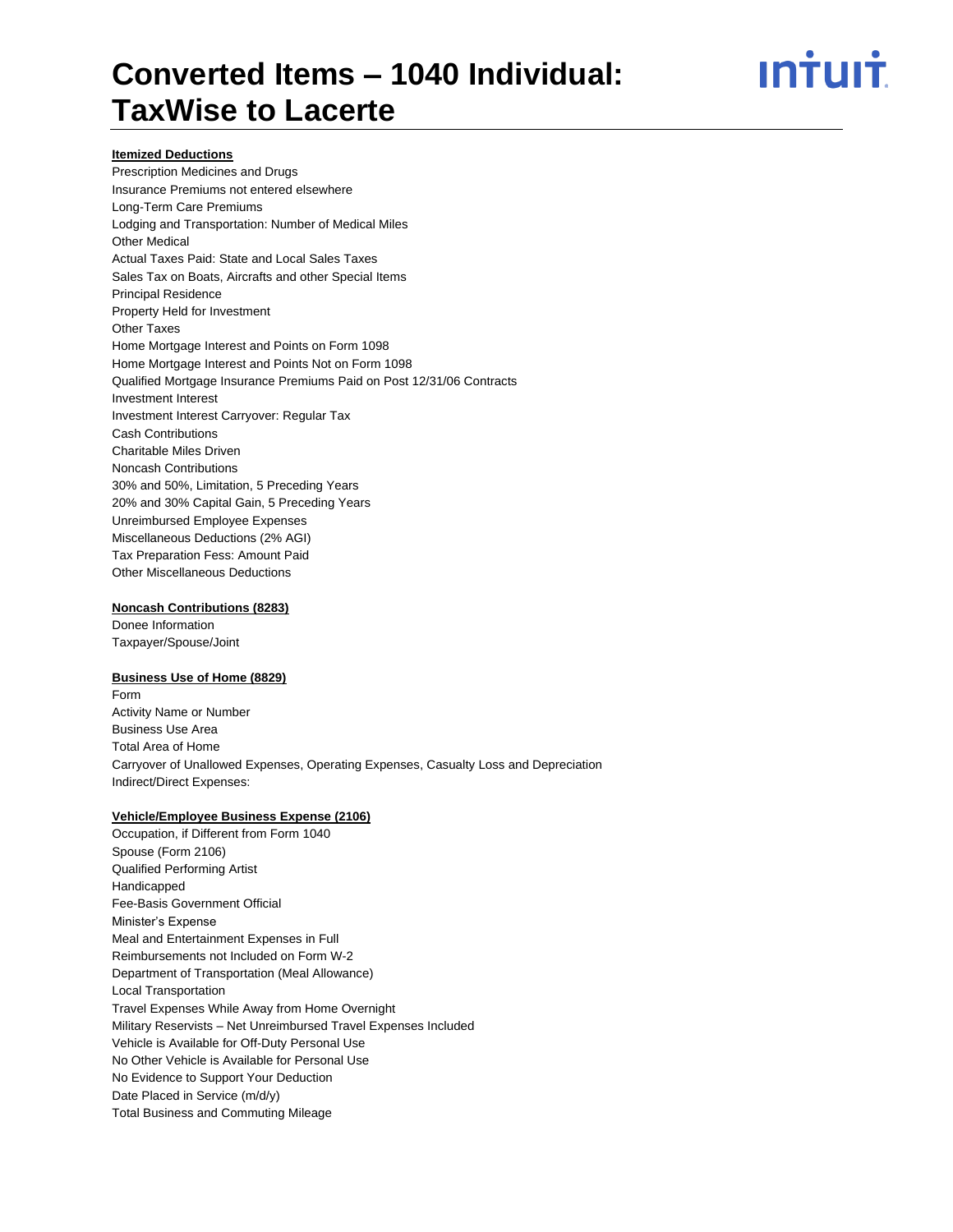# ın<del>i</del>uı<del>i</del>

## **Foreign Income Exclusion (2555)**

Spouse Foreign Address of Taxpayer Employer Enter Last Year (after 1981) Form 2555 was Filed Country of Citizenship City and Country of Separate Foreign Residence Number of Days during Tax Year at Separate Foreign Address Tax Home(s) During Tax Year Date Tax Home(s) Were Established Bona Fide Residence Test Principal Country of Employment

#### **HSA/MSA/LTC Contracts**

First, Last name, SSN if insured Taxpayer, Spouse is policyholder Other individuals received payments for insured Insured is terminally ill Accelerated death benefits were the only payments received

#### **Child and Dependent Care Expenses (2441)**

Persons/Organizations Providing Dependent Care

## **General Business & Vehicle Credits**

Small Employer Health Insurance Premiums Credit (8941): Marketplace identifier Small Employer Health Insurance Premiums Credit (8941): 1=Spouse Small Employer Health Insurance Premiums Credit (8941): EIN used to report employment taxes (Line B) [O]

#### **Qualified Adoption Expenses (8839)**

First, Last Name Identification Number (SSN, ATIN, ITIN) Born Before 1995 and Was Disabled Special Needs Child Foreign Child

#### **Education Credits (8863)**

Did/Did Not Qualify For Refundable AOC First/Last Name, SSN Educational Institution Attended Additional Educational Institutions Attended

#### **Foreign Tax Credit (1116)**

Name of Foreign Country Other Foreign Source Income

## **EIC, Elderly, Other Credits**

Earned Income Credit: 1=Taxpayer (or spouse if MFJ) SSN not valid for work or EIC purposes Mortgage Interest Credit (8396): Street, City, State, Zip Code Mortgage Interest Credit Carryover: 3 Preceding Years Minimum Tax Credit Carryover MFJ and Lived Apart With More than One Home Credit Claimed in Prior Years Residential Energy Efficient Property: Credit Carryover to Next Year Repayment of First-Time Homebuyer Credit: Original Credit Prior Year Installments DC First-Time Homebuyer (Form 8859): Credit Carryover to Next Year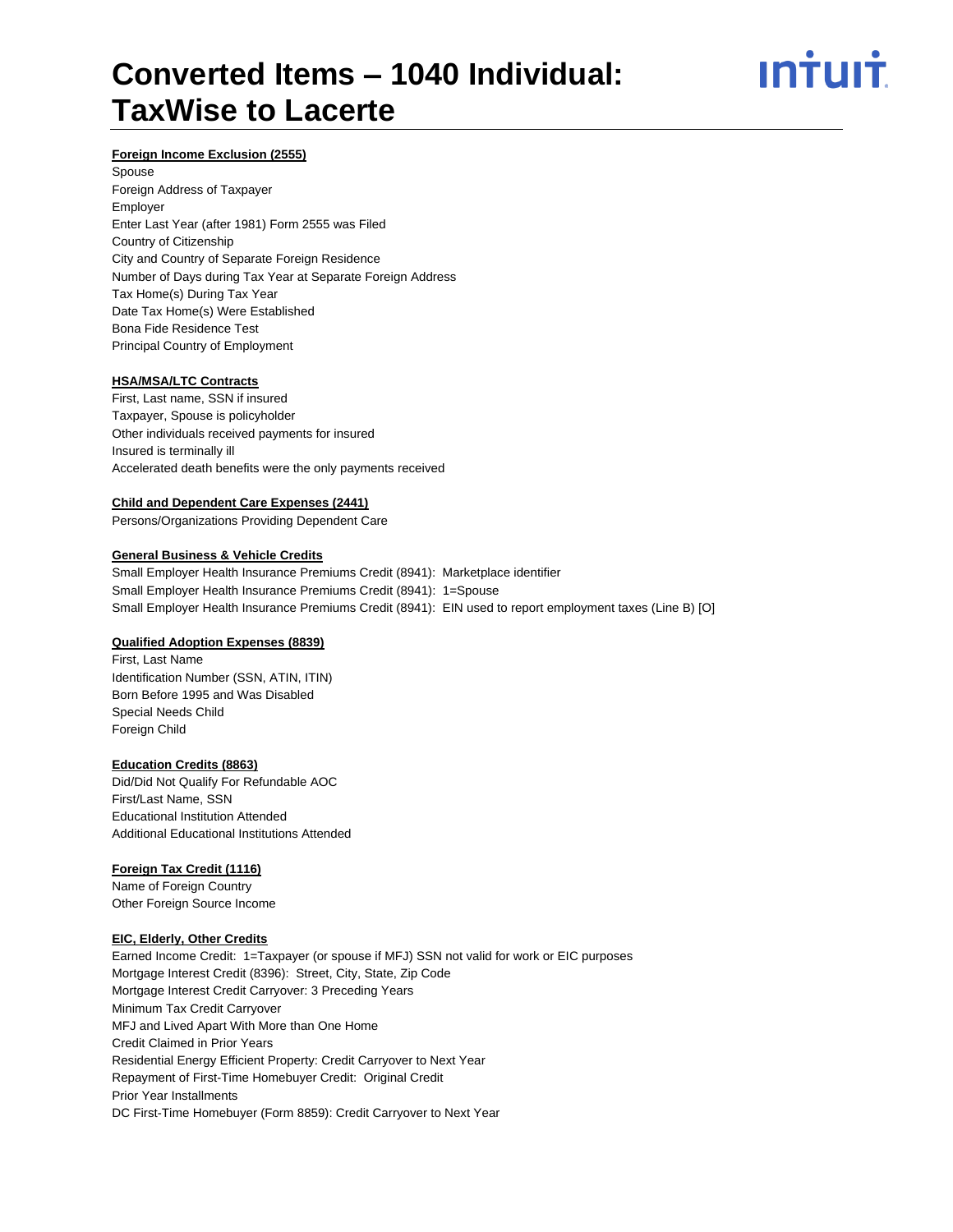# <u>**Intuit**</u>

# **Household Employment Taxes (Schedule H)**

Employer Identification Number Taxpayer/Spouse/Joint Name of State

## **Tax for Children Under 14 (Form 8615)**

Parent's Information: First, Last Name and SSN

## **Parent's Election to Report Child's Income (Form 8814)**

Child's First, Last Name and SSN Childs Interest Income, Ordinary Dividends and Total Capital Gain Distribution

# **Nonresident Alien (1040NR)** Filing Status Taxpayer Cannot Claim Exemption for Spouse (Filing Status 3 & 4) Refund Address: Street, City. State or Province, Zip Code Country of Citizenship during Current Year Country of Residence for Tax Purposes during Current Year Applied for/Holder of Green Card (Lawful Permanent Resident of Past) U.S. Citizen (Present or Past) Visa Type or Immigration Status on Last Day of Current Year Date and Nature of Visa Type or Immigration Status Resident of Canada/Resident of Mexico Dates Entered and Left the U.S in Current Year Number of Days in U.S.: 2 Preceding Years Filed a U.S. Tax Return for any Year Prior to Current Year If Yes, Latest Year and Form Number Filing a Return for a Trust with a U.S. or Foreign Owner under Grantor Trust Rules Compensation Sourced Using Alternative Method Subject to Tax in a Foreign Country on Income Entitled to Tax Treaty Benefits Claiming Tax Treaty Benefits Pursuant to a Competent Authority Determination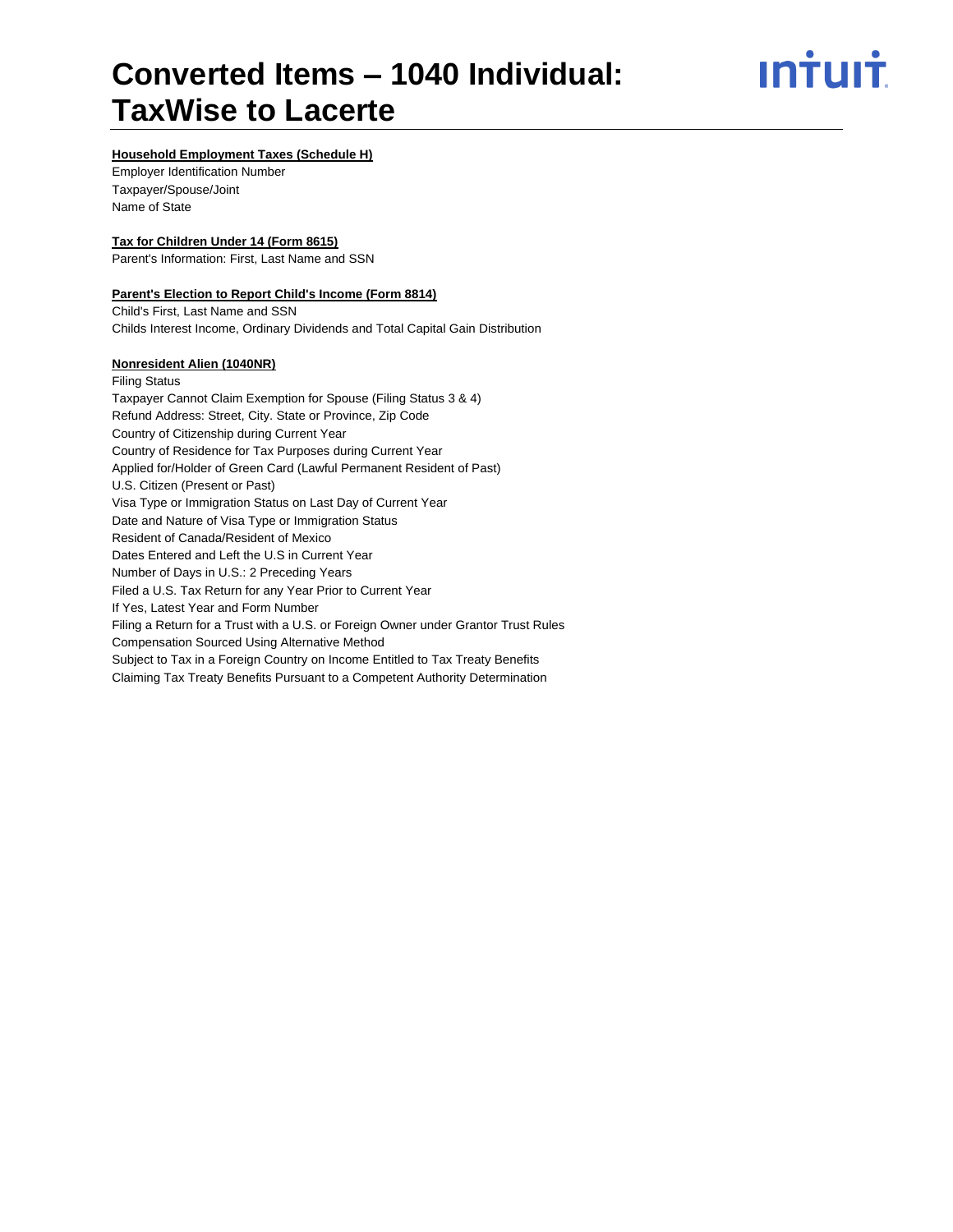

#### **Client Information**

Partnership Information Address Telephone Fiscal Year End (mm) Date Business Began (m/d/y) Business Code Business Activity Product or Service Accounting Method Other Accounting Method

#### **Miscellaneous Information**

Name of TMP Representative Allow Preparer / IRS Discussion

# **Other Information (Schedule B)**

List any corporation, partnership, trust, or tax-exempt organization that owns 50% or more of the partnership at year end List any Individual or estate owning 50% or more of the partnership at year end Partnership is a grantor of a foreign trust Partnership is making, or has in effect, a Section 754 election

# **Automatic Extension**

Qualifies under Reg. Section 1.6081-5

# **Partner Information**

Partner Information Address and Telephone Number Type of Entity General Partner/Foreign Partner

# **Income**

Other Income (Description & Amount)

#### **Cost of Goods Sold**

Additional Section 263A Costs Other Costs Ending Inventory Inventory Method LIFO Inventory Method Adopted Rules of Section 263A Apply

#### **Farm Income (Schedule F / Form 4835)**

Principal Product Employer ID Number Agricultural Activity Code Accounting Method Did Not "Materially Participate" (Sch. F only) Ending Inventory of Livestock, etc. Other Expenses

## **Deductions**

Other Deductions (Description & Amount)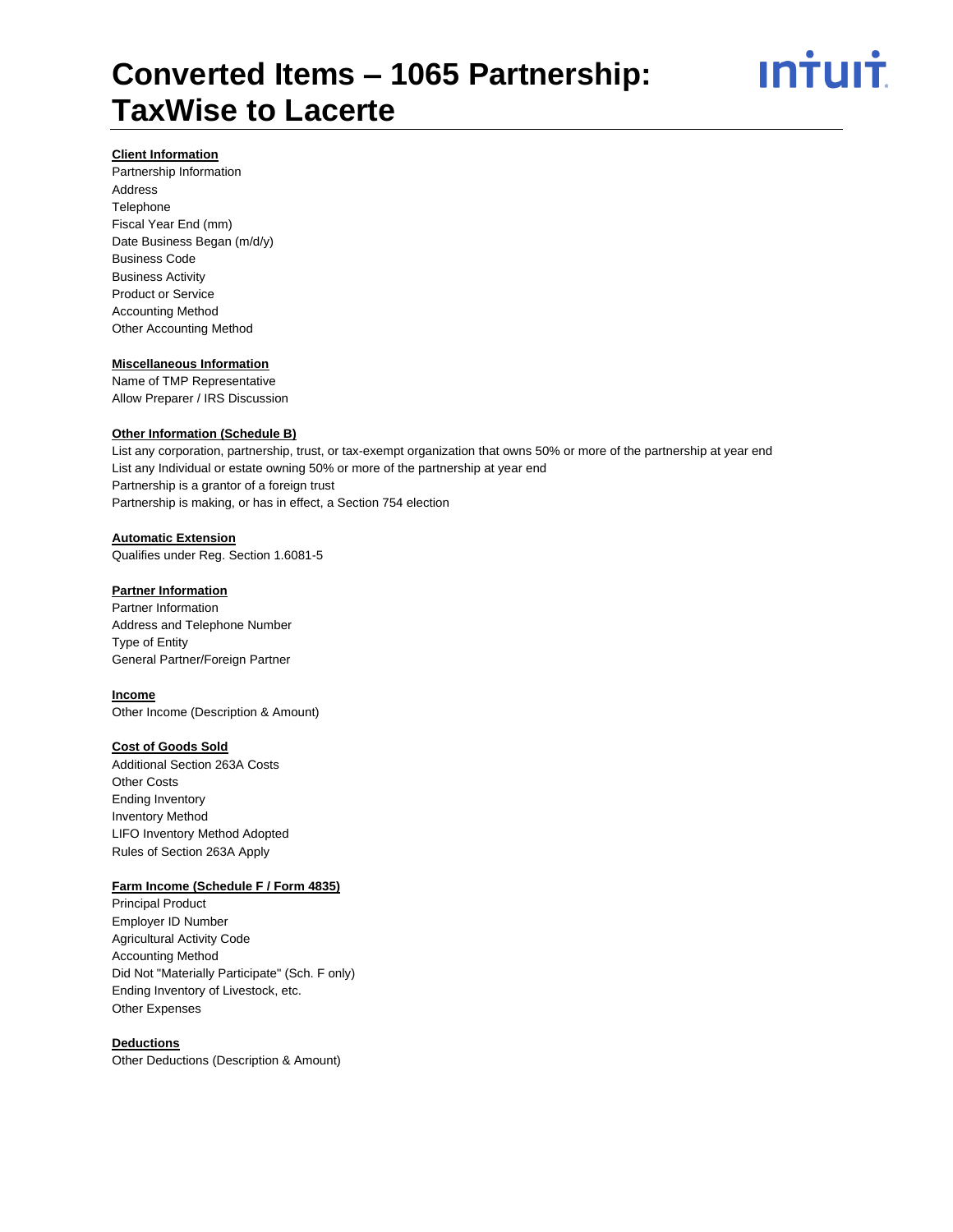<u>ıntuıt</u>

# **Depreciation (4562)**

Description of Property Form **Category** Date Placed in Service Special Depreciation Allowance Regular Depreciation Cost or Basis Current Section 179 Expense Method Life or Class Life Half-Year/Mid-Quarter Amortization Code Section Current Special Depreciation Current Depreciation Prior Section 179 Expense Prior Special Depreciation Allowance Prior Depreciation Salvage Value AMT Depreciation Class Life Real Property/Leased Personal Property Current Depreciation Prior Depreciation Book Depreciation Cost or Basis Method Life or class life Current depreciation Prior depreciation Salvage Value Alternative Depreciation System 150% DB/200% DB Automobiles and Other Listed Property No Evidence to Support Business Use Claimed No Written Evidence to Support Business Use Claimed Sport Utility Vehicle over 6,000 pounds Automobile Mileage Total Mileage Business Mileage Commuting Mileage Vehicle is Available for Off-Duty Personal Use No Other Vehicle is Available for Personal Use Vehicle is Used Primarily by a More Than 5% Owner Employers Providing Vehicles Provide Vehicles for Employee Use Prohibit Employee Personal Use of Vehicles Prohibit Employee Personal Use, Except Commuting Treat All Use of Vehicles as Personal Use Provide More Than Five Vehicles and Retain Information Date Sold Basis Adjustment Expense of Sale or Exchange Sales Price Existing mortgage (loan) assumed Principal Payments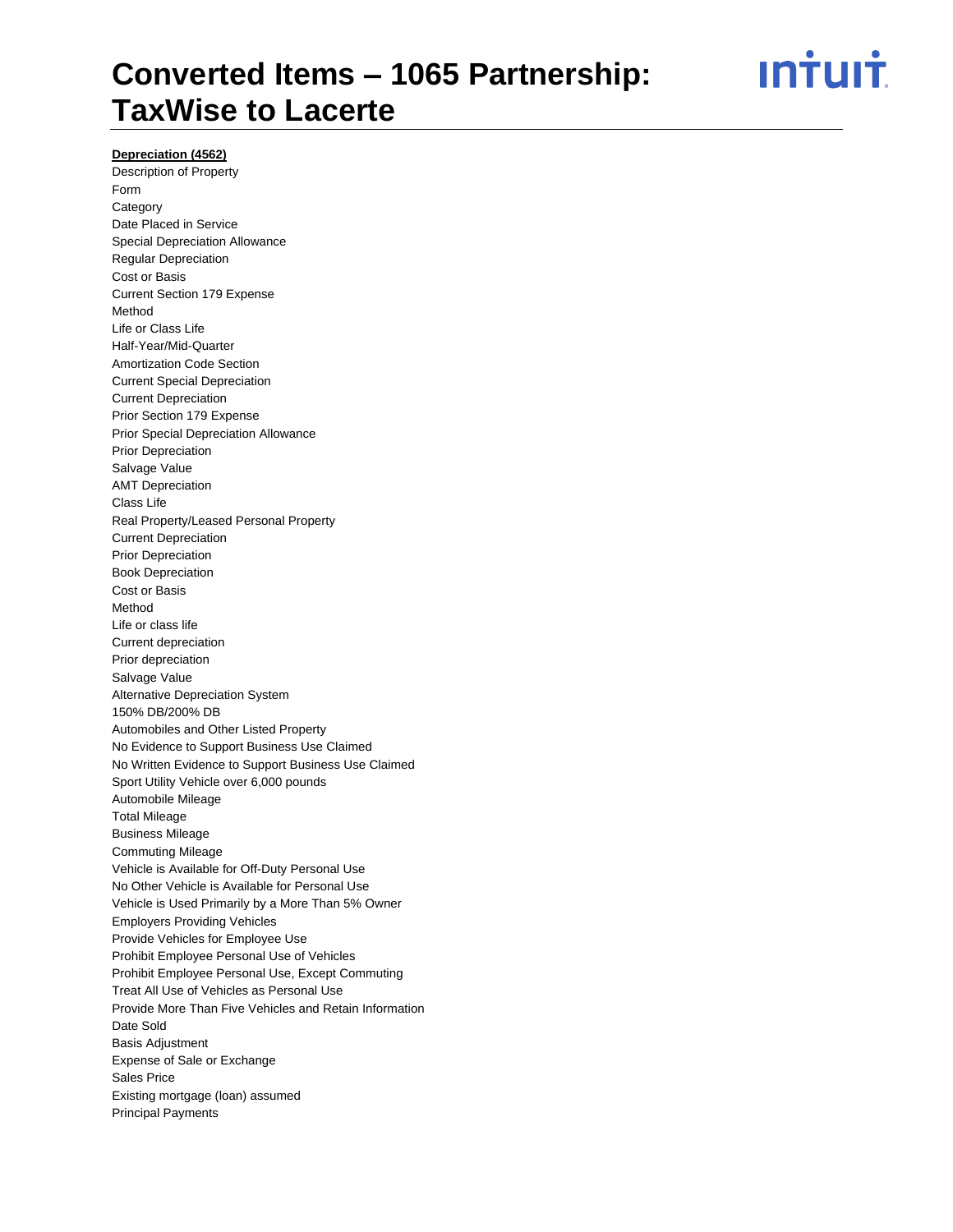<u>ıntuıt</u>

# **Rental Real Estate Activities (Form 8825)**

Kind of Property Address Type of Property Other Expenses

# **Other Rental Activities**

Other Expenses

#### **Dispositions (Schedule D, 4797, etc.)**

Description of Property Date Acquired Date Sold P/Y Installment (6252) Gross Profit Ratio Prior years' payments Ordinary Income Related Party Disposition Related Party Information Related Party Address Marketable Security

# **Low-Income Housing**

Building Identification Number Date Placed in Service Newly Constructed or Existing Building/Section 42(e) Rehabilitation Expenditures Partnership does Not Have Form 8609 Issued by the Housing Credit Agency Building Qualified as Part of a Low-Income Housing Project and Met Section 42 Requirements Decrease in the Building's Qualified Basis for this Tax Year Eligible Basis from Form 8609, Part II, Line 7b

# **Other Schedule K Items**

Other Income (Loss) Section 59(e)(2) Election Expenses - Other Other Deductions Rental Real Estate Rehabilitation Expenditures Rental Real Estate Credits Other Rental Credits Other Credits Foreign Country Other Foreign Transactions Other AMT Items Other Items

## **Passthrough K-1's**

K-1 Entity Information K-1 Entity Address

#### **Balance Sheet (Assets/Liabilities) – Ending Amounts**

Cash Trade Notes and Accounts Receivable Less Allowance for Bad Debts Inventories, if Different from Screen 11 U.S. Government Obligations Tax-Exempt Securities Other Current Assets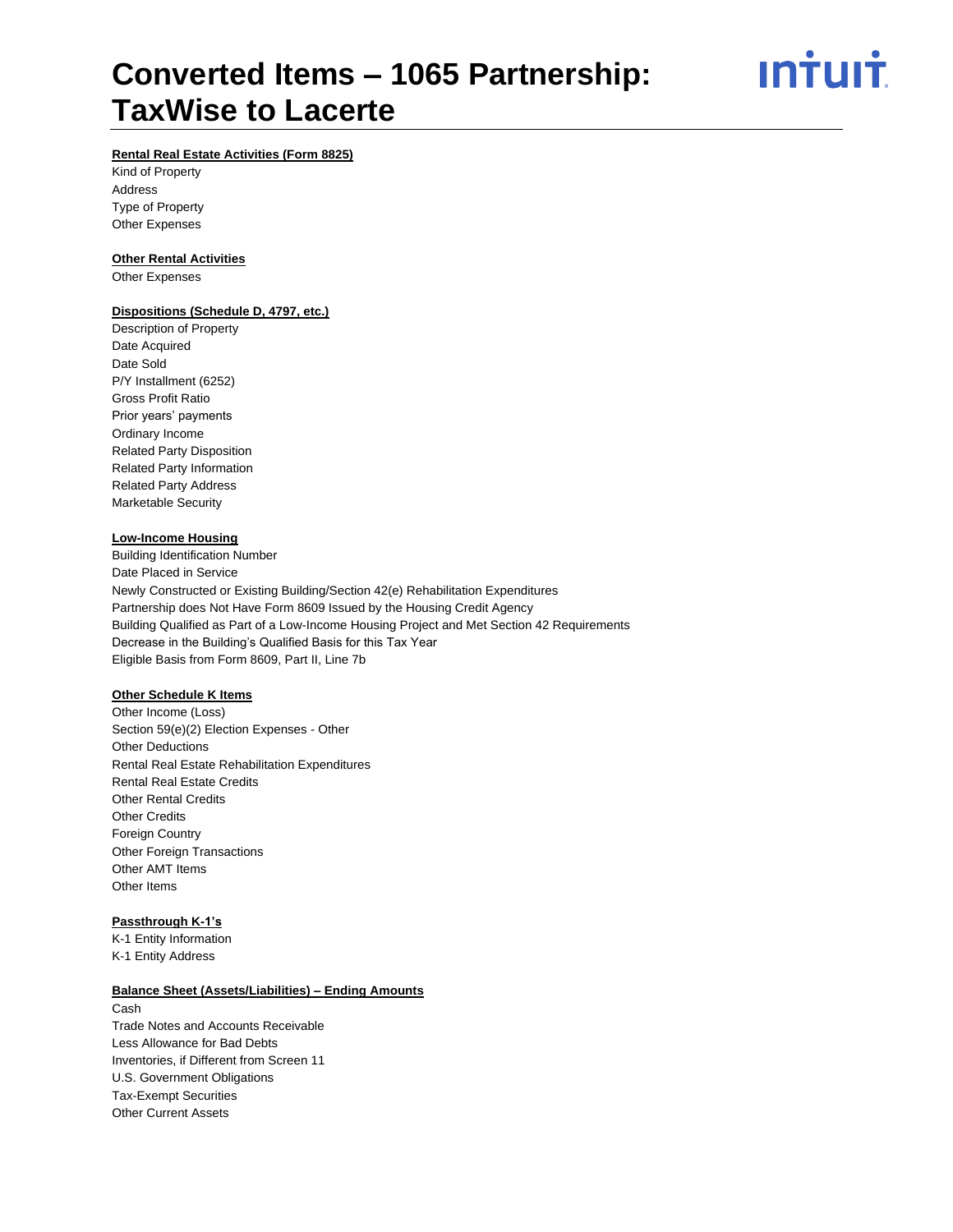<u>ıntuıt</u>

# **Balance Sheet (Assets/Liabilities) – Ending Amounts (continued)**

Loans to Partners (or Persons Related to Partners) Mortgage and Real Estate Loans Other Investments Buildings and Other Depreciable Assets Less Accumulated Depreciation Depletable Assets Less Accumulated Depletion Land (Net of any Amortization) Intangible Assets Less Accumulated Amortization Other Assets Accounts Payable Mortgages, Notes, Bonds, Payable - Current Year Other Current Liabilities All Nonrecourse Loans Loans from Partners (or Persons Related to Partners) Mortgages, Notes, Bonds, Payable - Long-Term Other Liabilities

#### **Schedule M-1**

Income on Sch. K Not Recorded on Books - Other Expenses on Books not on Sch. K: Other Income on Books not on Sch. K: Other Deductions on Sch. K not charged Against Book Income: Other

## **Schedule M-2**

Other Increases Other Decreases Ending Capital

#### **Schedule M-3**

Partnership was required to file Schedule M-3 in a Prior Year Reportable Entity Partner Information Type of Income Statement Prepared Accounting Standard Used If "other" specify

**Supplement to Schedule M-3** Other items with differences (Description only)

#### **Schedule K-1 Miscellaneous**

Partner Tax Type: 1=1040, 2=1065, 3=1120, 4=1120S, 5=1041 1=Final K-1 Partner is a Retirement Plan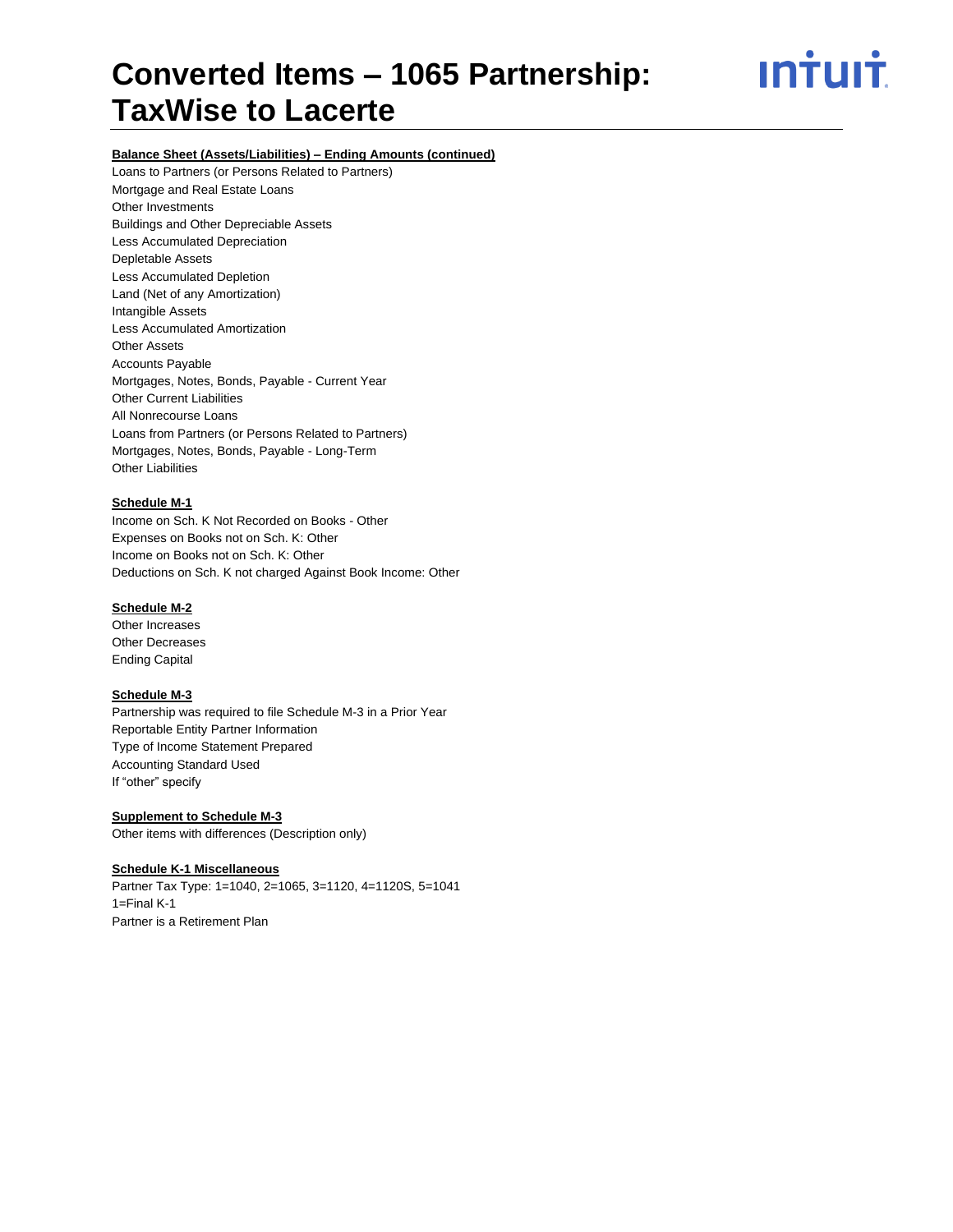# ın†ılı†

## **Client Information**

Corporation Name and Federal Identification Number US Address and Telephone Number E-Mail Address Fiscal Year End (mm) Date Incorporated (m/d/y) Business Code/Activity/Product or Service Accounting Method/Other Method

### **Officer Information**

Officer Name/Social Security Number

#### **Miscellaneous/Other Information**

Title of Signing Officer Initial Return, Final Return or Both Converted Client (Proforma Use only) Allow Preparer/IRS Discussion Qualified Personal Service Corporation Consolidated Return Personal Holding Company Corp. is a Subsidiary in Affiliated/Controlled Group Parent Name Parent ID Number Direct Deposit of Refund Routing and Depositor Account Number Type of Account Corporation Owned Foreign Disregarded Entity Foreign Operations of U.S. Corporations (Schedule N)

#### **Ownership Information**

Owner Type – Preparer must double check entity type Name Federal Identification Number Country of Organization

#### **Entities owned by corporation**

Name Federal Identification Number Country of Incorporation

#### **Foreign Owned Corporation Info. (5472)**

Reporting Corporation (Part I) Direct 25 Percent Foreign Shareholder (Part II) (Completes for Shareholder #1 and #2) Ultimate Indirect 25% Foreign Shareholder (Part II) (Completes for Shareholder #1 & #2) Related Party Information (Part III) Reasonable Estimates Are Used

# **Controlled Groups (Schedule O)**

Type of Controlled Group Name and ID Number

#### **Estimates**

Overpayment Applied from Prior Year Credit to Next Year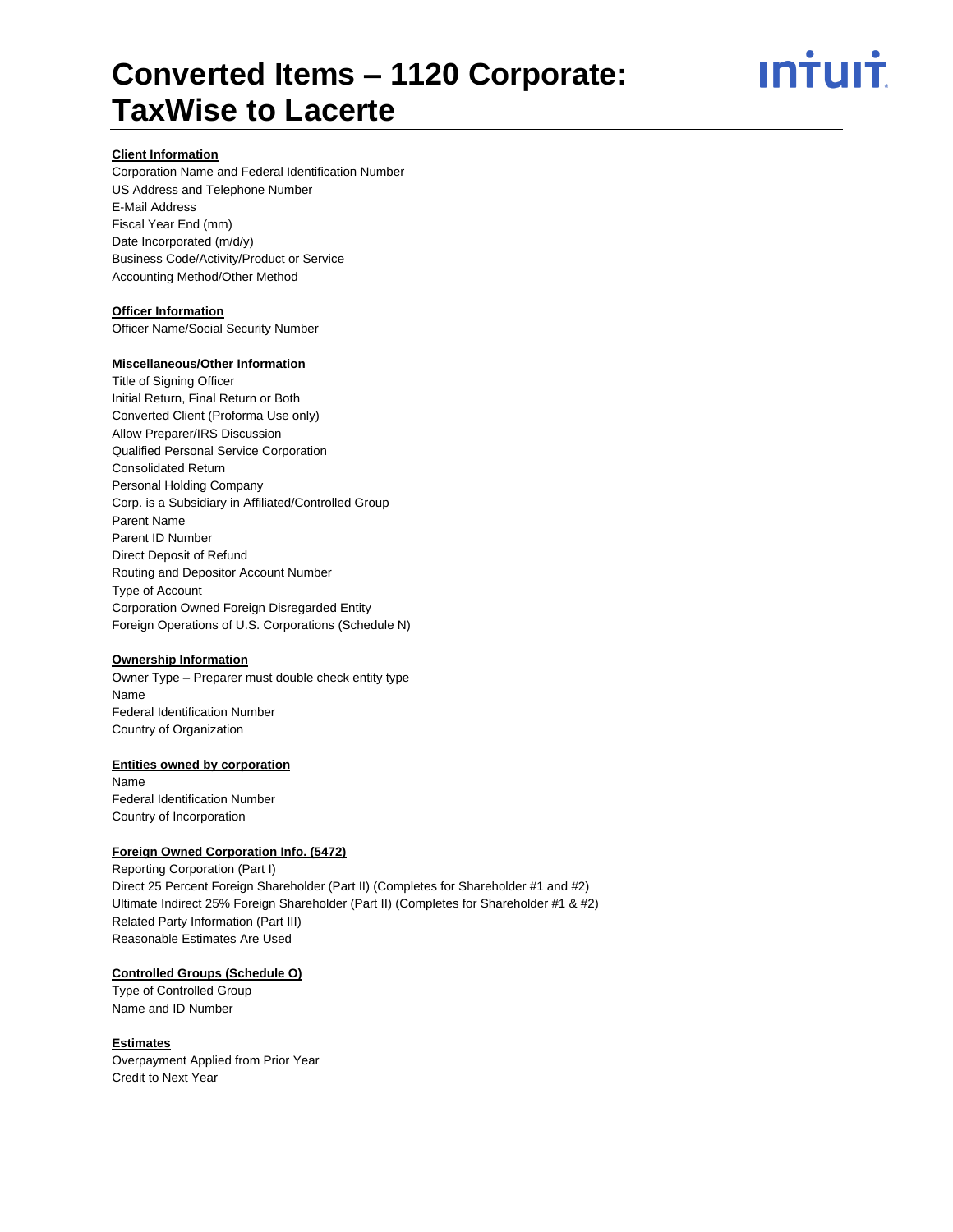ın<del>i</del>uı<del>i</del>

# **Penalties and Interest**

Large Corporation Optional Annualized Methods:

# **Automatic Extension (7004)**

Qualifies Under Reg. Sec. 1.6081-5

# **Income**

Other Income

# **Cost of Goods Sold**

Additional Section 263A Costs Other Costs Ending Inventory Inventory Method Rules of Section 263A Apply

#### **Dispositions (Schedule D, 4797, etc.)**

Description of Property Date Acquired/Date Sold (m/d/y) Gross Profit Ratio Prior years' payments Ordinary Income (if None, Triggers 4797) Name, Address, City, State, Zip Code Taxpayer ID Number Marketable Security

# **Rental / Other Passive Activities**

Description of Property/Activity Expenses: Federal Prior Unallowed Advertising Bad debts Compensation of Officers Cost of Goods Depletion Depreciation Interest Repairs Rents: Real Property Salaries and wages Taxes Other Deductions Long term Capital Loss Form 4797 Losses

# **Deductions:**

Other Deductions

# **Depreciation (4562)**

Description of Property Federal Depreciation Form **Category** Date Placed in Service Current/Prior Special Depreciation Allowance Regular/ Current/ Prior Depreciation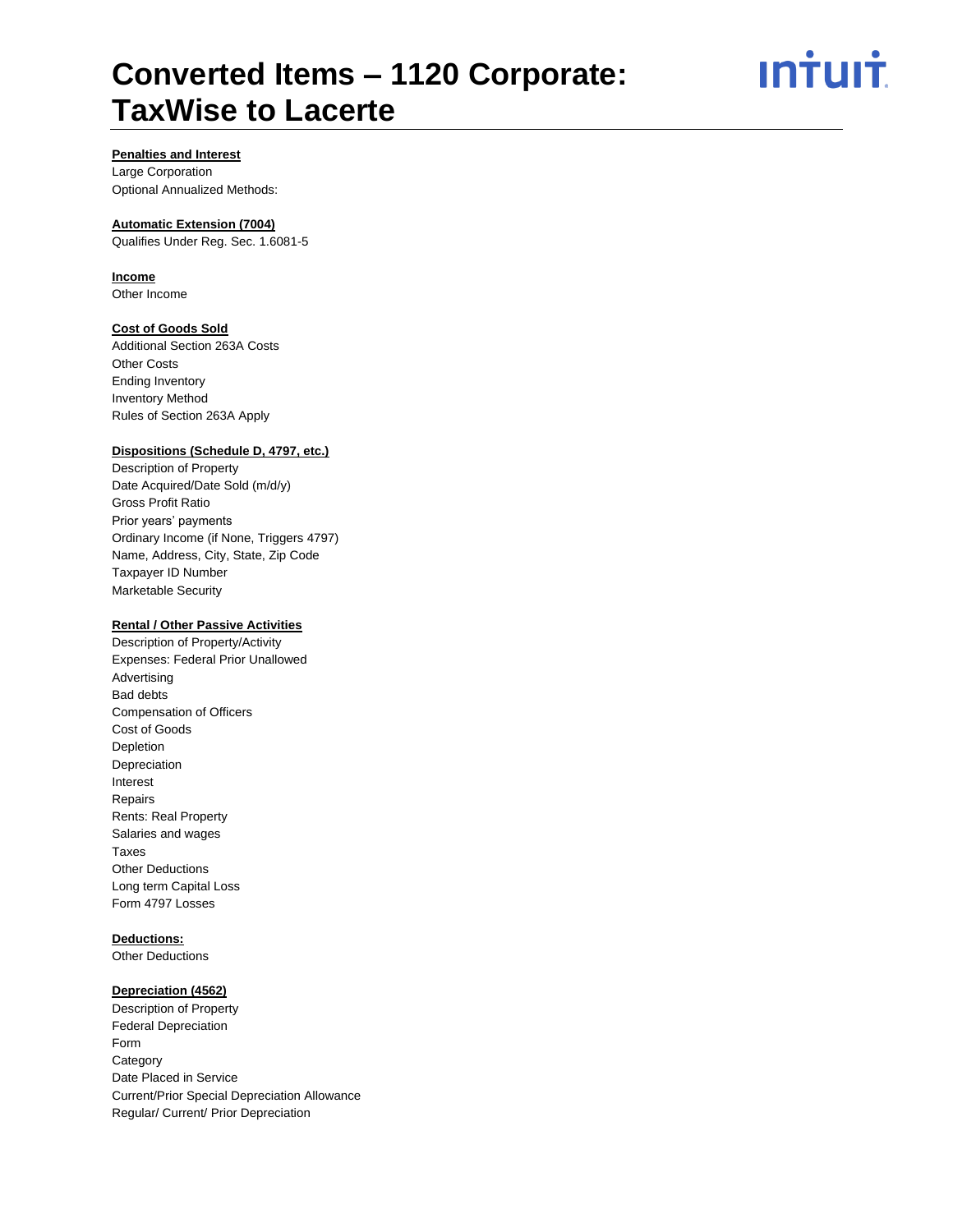<u>ıntuıt</u>

#### **Depreciation (4562) (continued)**

Cost or Basis Current/Prior Section 179 Expense Method Life or Class Life (Recovery Period Automatic) Half-Year, Mid-Quarter (1st Year Automatic) Amortization Code Section Salvage Value AMT Depreciation Class Life (post-1986) Real Property, Leased Personal Property (pre-1987) Current Depreciation Prior Depreciation (MACRS only) Book Depreciation Cost or Basis Method Life or class life Current/Prior depreciation Salvage Value Percentage of business use (.xxx) Alternative Depreciation System (ADS) 150% DB, 2=200% DB (% MACRS) Automobiles and Other Listed Property Evidence/No Evidence to Support Business Use Claimed Sport Utility Vehicle over 6,000 pounds Total Business and Commuting Mileage Use of Vehicles Vehicle is Available for Off-Duty Personal Use No Other Vehicle is Available for Personal Use Vehicle is Used Primarily by a More Than 5% Owner Employers Providing Vehicles Provide Vehicles for Employee Use Prohibit Employee Personal Use of Vehicles, (Except Commuting) Treat All Use of Vehicles as Personal Use Provide More Than Five Vehicles and Retain Information Meet Qualified Automobile Demonstration Requirements General Disposition Information Date Sold Basis Adjustment (land etc) Expense of Sale or Exchange Sale of Asset (4797/6252) Sales Price Form 6252 Existing mortgage (loan) assumed Principal Payments

#### **Regular and AMT Net Operating Loss Deduction**

Tax Year Ended (m/d/y) Regular NOL Carryovers (Most Recent Year Only)

#### **Contribution Carryovers**

Regular contribution Carryovers (Prior 5 Years)

#### **Noncash Contributions (8283)**

Donee Information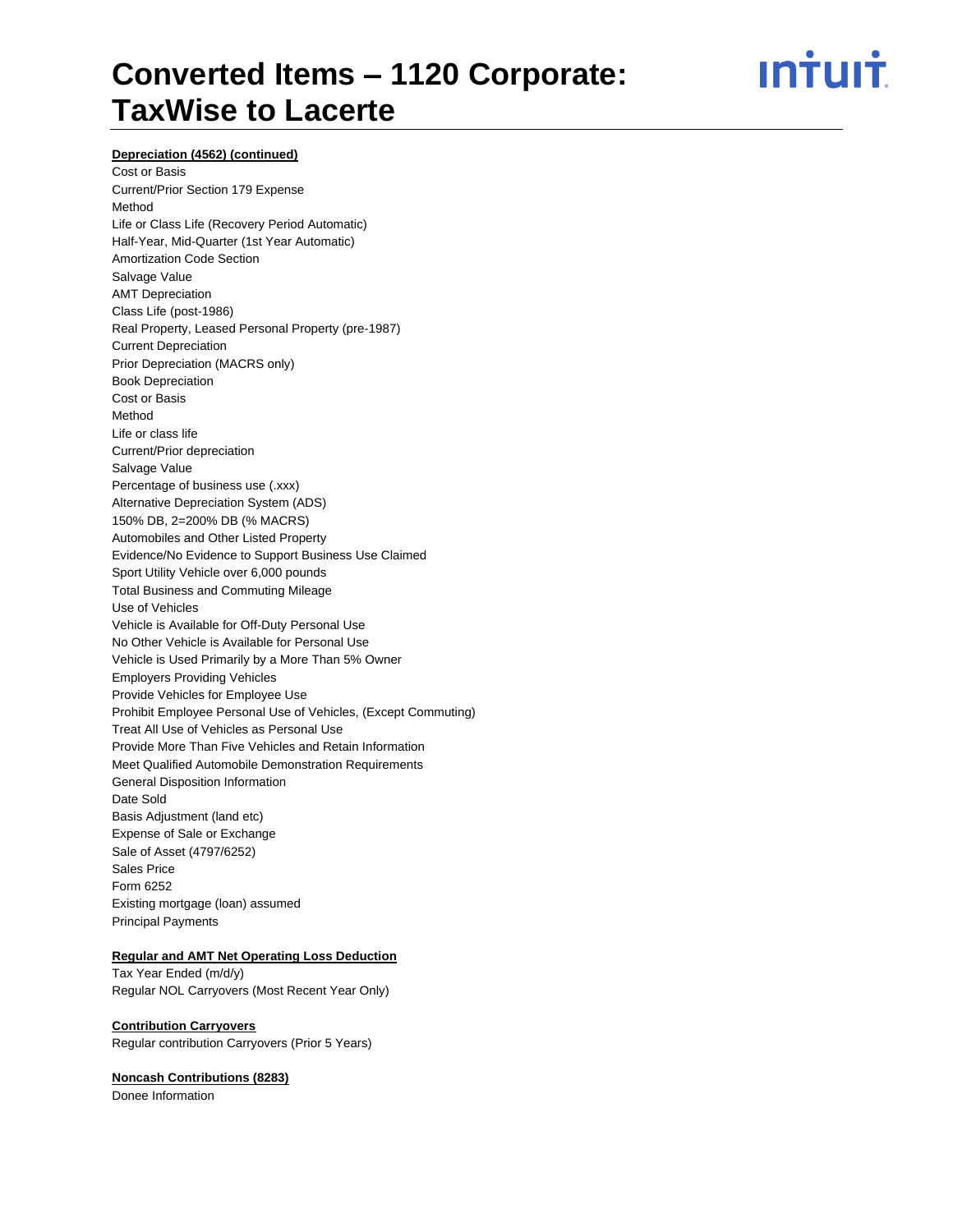# ın†uı†

# **General Business Credits**

Increasing Research Credit (6765): Electing alternative simplified credit Increasing Research Credit (6765): Electing reduced credit Orphan Drug Credit (8820): Orphan Drug Information Credit for Small Employer Health Insurance Premiums (8941) Marketplace identifier EIN used to report employment taxes on line 1, if different

## **8609-A / LIH Recapture (8611)**

Building Identification Number Date Placed in Service Newly Constructed or Existing Building/Section 42(e) Rehabilitation Expenditures Corporation Does Not Have Form 8609 Issued By the Housing Credit Agency Building Qualified as Part of a Low-Income Housing Project and Met Section 42 Requirements Decrease in the Building's Qualified Basis for this Tax Year Entire Credit Claimed in Prior Tax Years Eligible Basis from Form 8609, Part II, Line 7b Total Federal Grants

# **Schedule PH**

Type of Property Date Acquired (m/d/y) Cost or Basis

#### **Alt. Tax on Qualified Shipping Activities (8902)**

Member of an electing group Any members of electing group have income from qualifying activities or incidental activities Name/Type/Flag/Type of ownership/Type of vessel use IMO number USCG VIN number Date flagged (m/d/y) Vessel used in U.S. Foreign Trade/Other Date placed in service (m/d/y)

#### **Balance Sheet (Assets/Liabilities and Capital)-Ending Amounts**

Cash Accounts Receivable Less Allowance for Bad Debts Inventories, if Different from Screen 14 U.S. Government Obligations Tax-Exempt Securities Other Current Assets Loans to Shareholders Mortgage and Real Estate Loans Other Investments Buildings and Other Depreciable Assets Less Accumulated Depreciation Depletable Assets Less Accumulated Depletion Land (Net of any Amortization) Intangible Assets Less Accumulated Amortization Other Assets Accounts Payable Mortgages, Notes Payable-Current Year Other Current Liabilities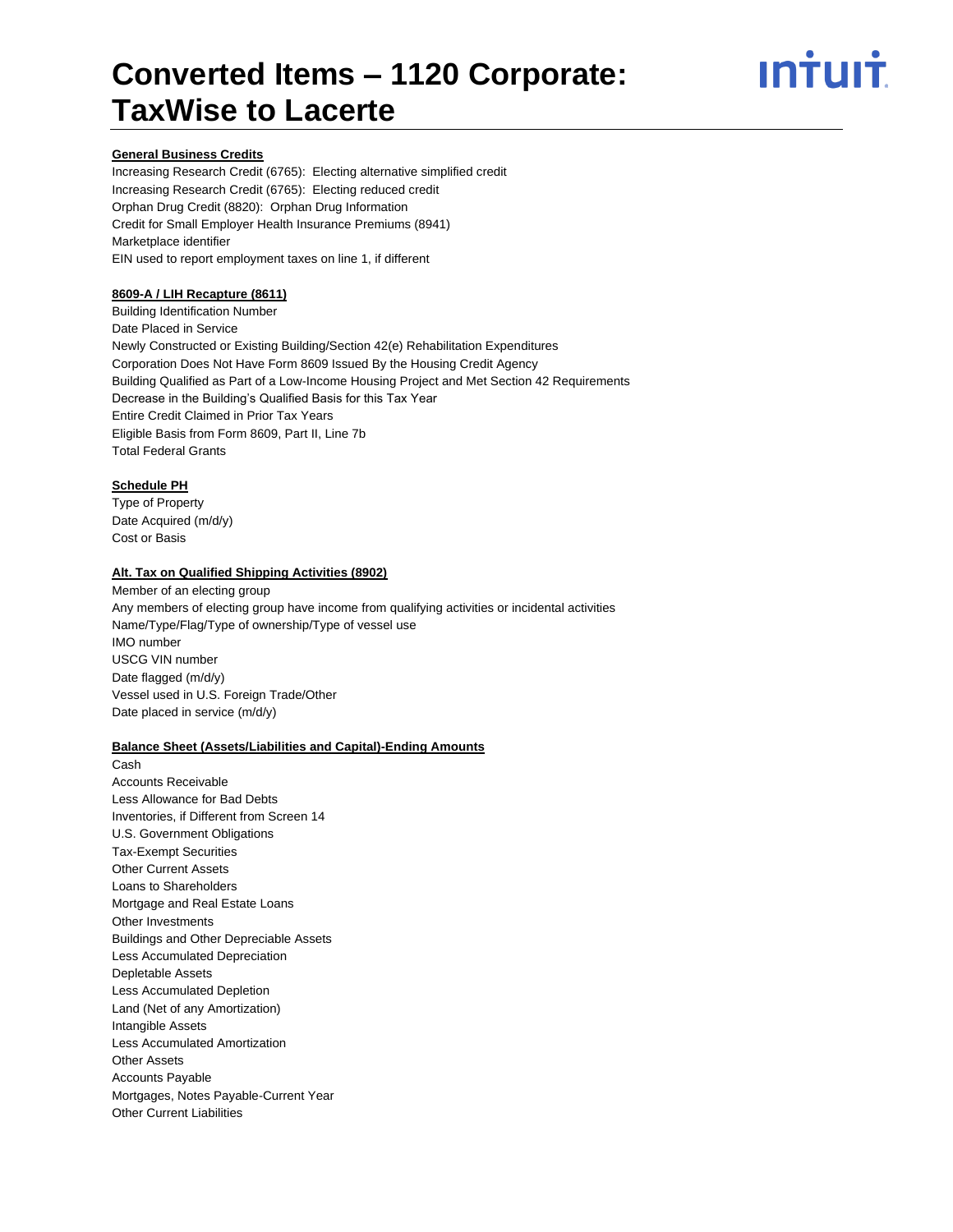# **Balance Sheet (Assets/Liabilities and Capital)-Ending Amounts (continued)**

Loans from Shareholders Mortgages, Notes Payable-Long-Term Preferred/Common Stock Additional Paid-in Capital Retained Earnings, Appropriated Adjustments to Shareholders Equity Less Cost of Treasury Stock

# **Balance Sheet Miscellaneous**

Ending Retained Earnings

#### **Schedule M-1**

Income Subject to Tax not recorded on Books Expenses on Books not Included on this return: Other Income on Books not Included on this return: Other Deductions not charged against Book Income: Other

# **Schedule M-2**

Other Increases Other Decreases

# **Schedule M-3**

Corporation is a Dormant Subsidiary Type of Income Statement Prepared Voting Common Stock is publically traded Symbol of Primary U.S. Publicly Traded Voting Common Stock Stock's CUSIP Number Accounting Standard Used If Other Accounting Standard Used, Specify

# **Supplemental Attachment to Schedule M-3 (8916-A)**

Part I- Cost of Goods Sold, Other Items with Differences

# **Foreign Financial Assets (8938)**

General Information Summary of Tax Items Foreign Deposit and Custodial Accounts Other Foreign Assets

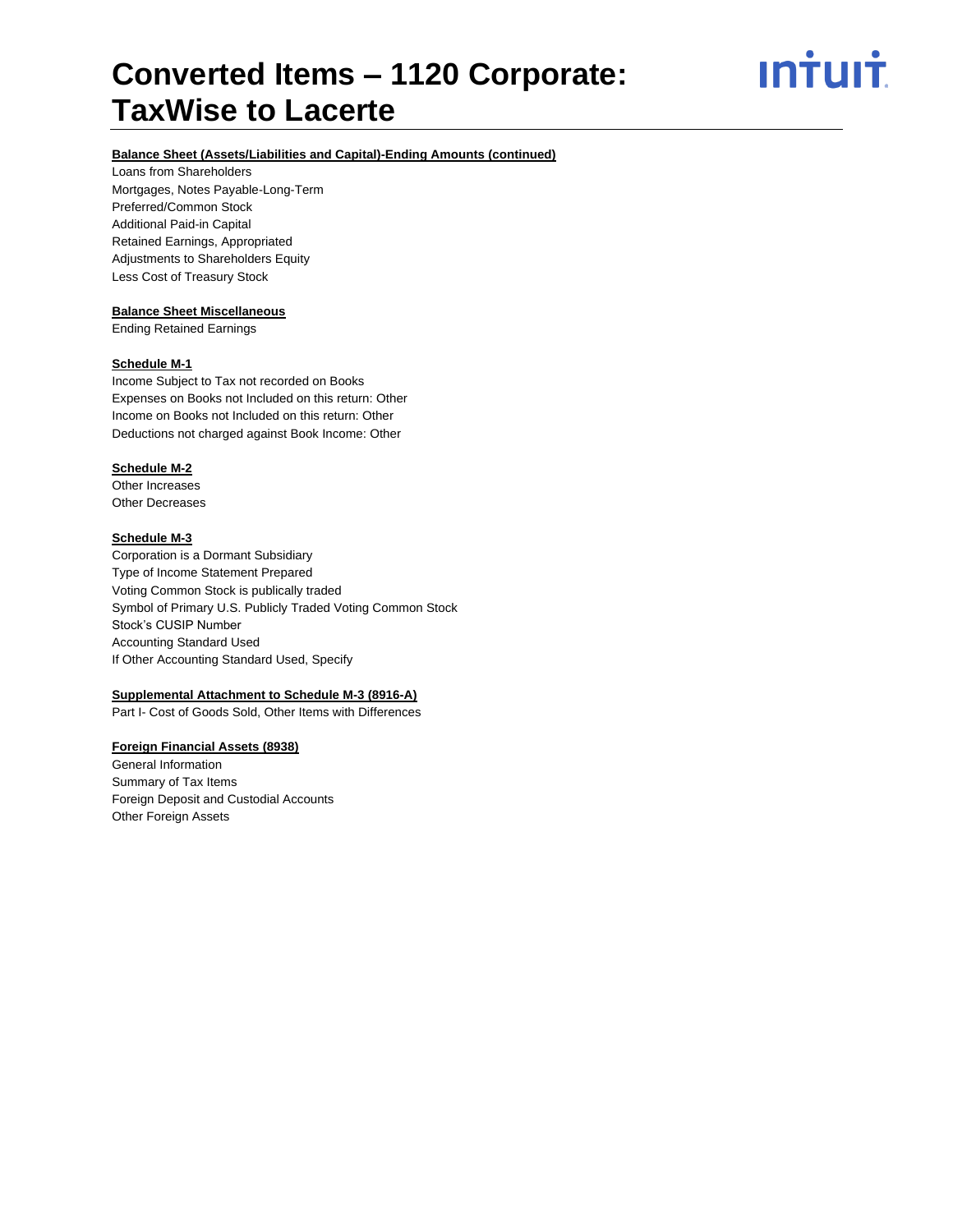

#### **Client Information**

S Corporation Information Address, Telephone & Email Fiscal Year End Date Incorporated Where Incorporated S Effective Date Business Code 1120S Page 2, Schedule B: The entity's Accounting Method, Business Activity and Product or Service do not convert and must be manually entered.

## **Misc. Info., Other Info., Amended Return, Direct Deposit of Refund/Electronic Payment, Schedule N**

Title of Signing Officer Final Return Allow Preparer/IRS Discussion Converted Client (Proforma Use only) Direct Deposit if Refund (8050) / Electronic Payment Information Foreign Operations of U.S. Corporations (Schedule N) General Information Summary of Tax Items

## **Shareholder Information**

Shareholder Information Address and Telephone Schedule K1: Shareholder's Percentage of stock ownership for tax year does not convert and must be manually entered.

## **Shareholder's Basis**

Stock Basis at Beginning of Tax Year Principal Amount of Debt Owed to Shareholder at Beginning of Tax Year Debt Basis at Beginning of Tax Year

#### **Estimates**

Overpayment Applied From Prior Year

## **Automatic Extension (7004)**

1=Qualifies under Regulations Section 1.6081-5

## **Ordinary Income**

Other Income

#### **Cost of Goods Sold**

Additional Section 263A Costs Other Costs Ending Inventory Inventory Method Rules of Section 263A Apply

#### **Ordinary Deductions**

Other Ordinary Deductions Domestic production gross receipts (1=all)

# **Depreciation (4562)**

Description of Property Federal Depreciation Form **Category**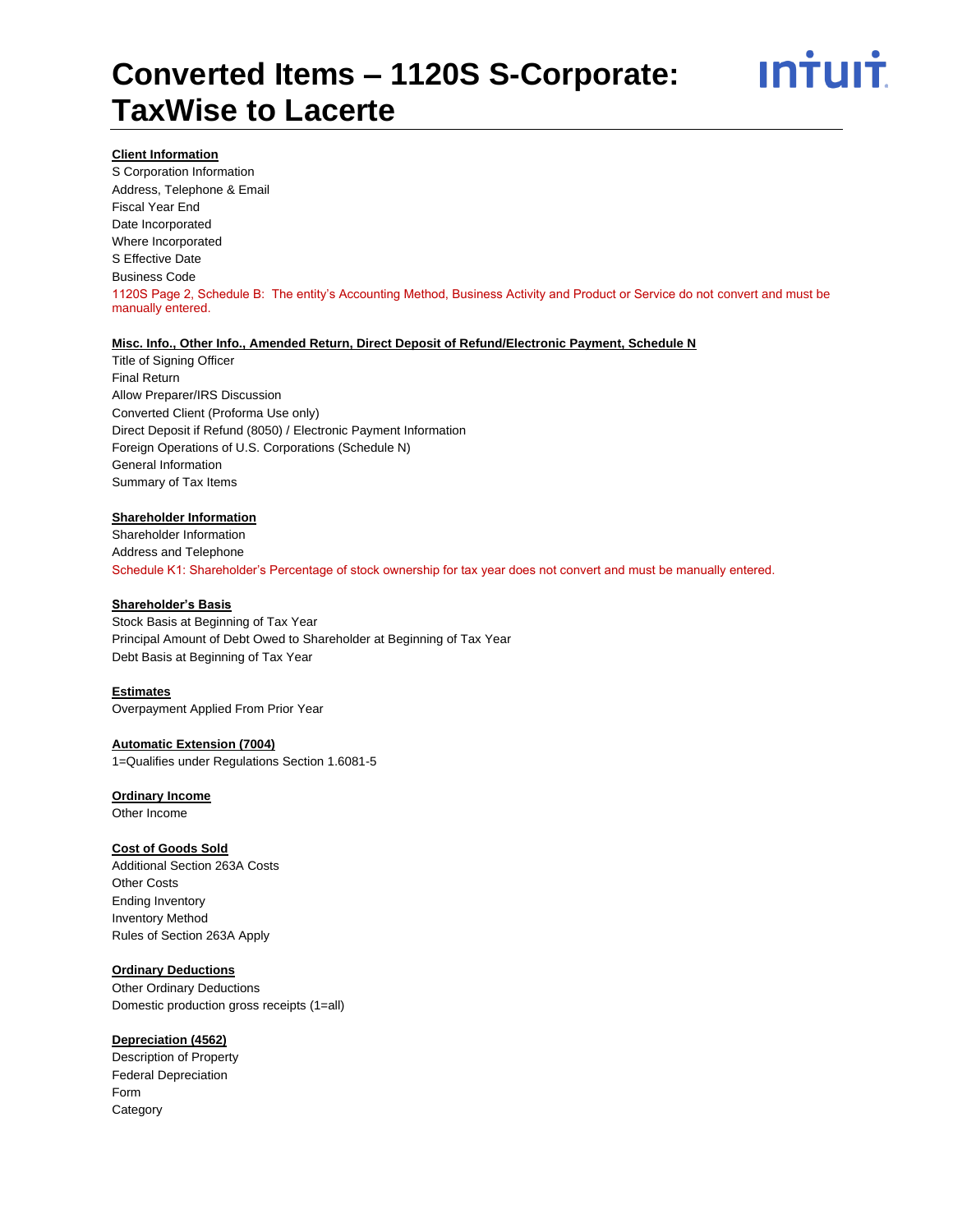<u>ıntuıt</u>

# **Depreciation (4562) (continued)**

Date Placed in Service Special Depreciation Allowance Regular Depreciation Cost or Basis Current Section 179 Expense Method Life or Class Life Half-Year/Mid-Quarter Amortization Code Section Current Special Depreciation Current Depreciation Prior Section 179 Expense Prior Special Depreciation Allowance Prior Depreciation Salvage Value AMT Depreciation Class Life Real Property/Leased Personal Property Current Depreciation Prior Depreciation Book Depreciation Cost or Basis Method Life or class life Current depreciation Prior depreciation Salvage Value Alternative Depreciation System 150% DB/200% DB Automobiles and Other Listed Property No Evidence to Support Business Use Claimed No Written Evidence to Support Business Use Claimed Sport Utility Vehicle over 6,000 pounds Automobile Mileage Total Mileage Business Mileage Commuting Mileage Vehicle is Available for Off-Duty Personal Use No Other Vehicle is Available for Personal Use Vehicle is Used Primarily by a More Than 5% Owner Employers Providing Vehicles Provide Vehicles for Employee Use Prohibit Employee Personal Use of Vehicles Prohibit Employee Personal Use, Except Commuting Treat All Use of Vehicles as Personal Use Provide More Than Five Vehicles and Retain Information Meet Qualified Automobile Demonstration Requirements Date Sold Basis Adjustment Expense of Sale or Exchange Sale of Asset (4797/6252) Sales Price Form 6252 Existing mortgage (loan) assumed Principal Payments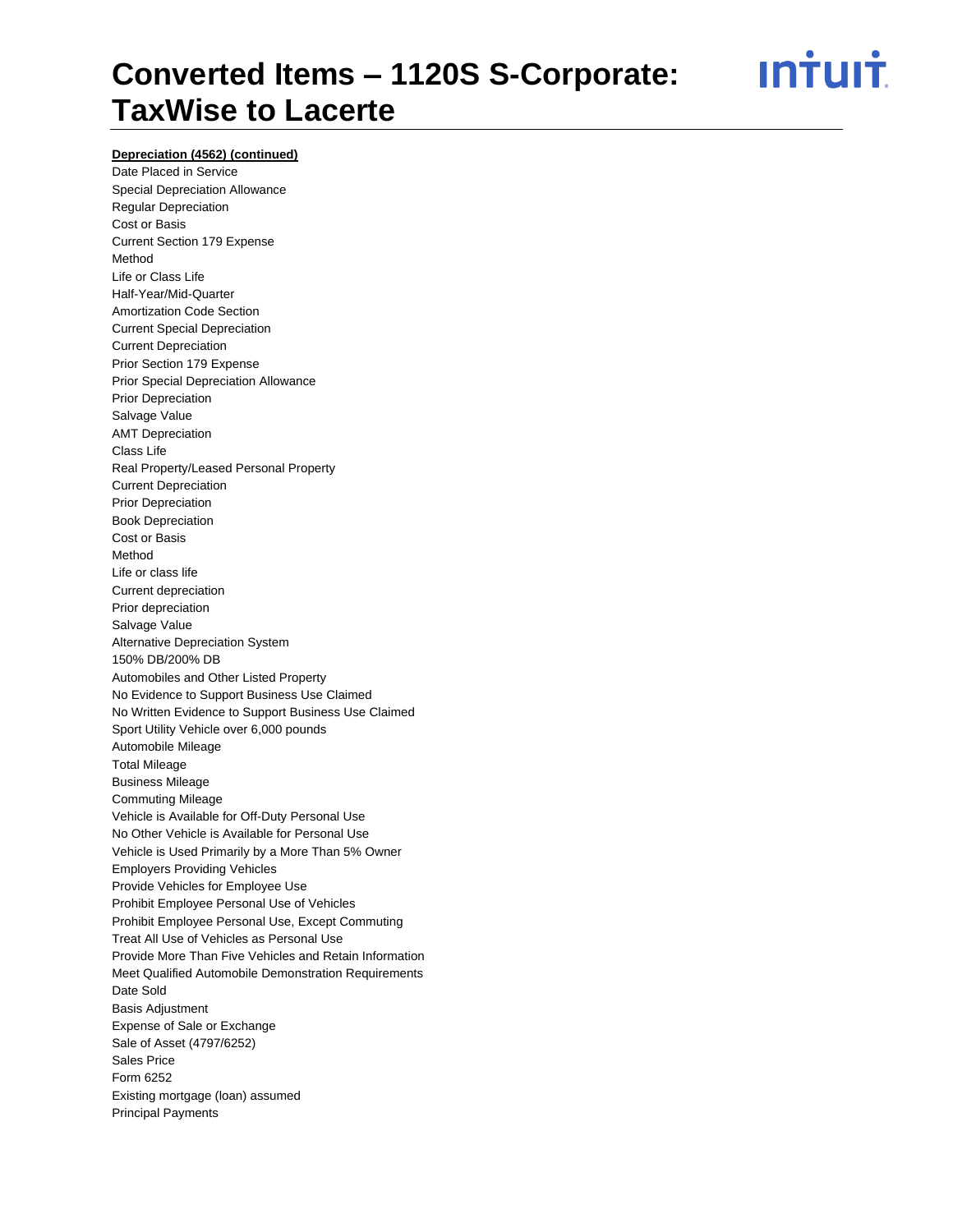

## **Schedule F**

Principal Product Employer ID Number Agricultural Activity Code Accounting Method If Required to File Forms 1099 in the current year, did you or will you file all required form 1099's Did Not "Materially Participate" Ending Inventory of Livestock, etc. Taxable Crop Insurance Proceeds Deferred Other Expenses

#### **Schedule K Income and Deductions**

Other Income (Loss) Section 59(e)(2) Election Expenses Other Deductions

## **Rental Real Estate Activities (8825)**

Property Information Type of Property Other Expenses

#### **Dispositions (Schedule D, 4797, etc.)**

Description of Property Date Acquired Date Sold P/Y Installment (6252) Gross Profit Ratio Prior years' payments Ordinary Income Related Party Disposition Information Marketable Security Net recognized built-in gains

#### **Credits**

Biofuel Producer Credit (6478) IRS Registration number Increasing Research Credit (6765) Electing alternative simplified method Electing reduced credit (Section 280C) Orphan Drug Credit (8820) Orphan Drug Information (Ctrl + E) Small Employer Health Insurance Premiums Credit (8941) Marketplace identifier EIN used to report employment taxes on line 1, if different LIH Annual Stmt. (8609-A)/Recapture (8611) Building identification number (BIN) Date placed in service Newly Constructed or Existing Building, 2=Section 42(e) Rehabilitation Expenditures S Corporation Does Not Have Form 8609 Issued By the Housing Credit Agency Building Qualified as Part of a Low-Income Housing Project and Met Section 42 Requirements Decrease in the Building's Qualified Basis for This Tax Year Credit Information (8609-A) Eligible Basis Form 8609, Part II, Line 7b Low-Income Portion (line 2)(.xxxx)[O] Credit Percentage from Form 8609, Part I, Line 2